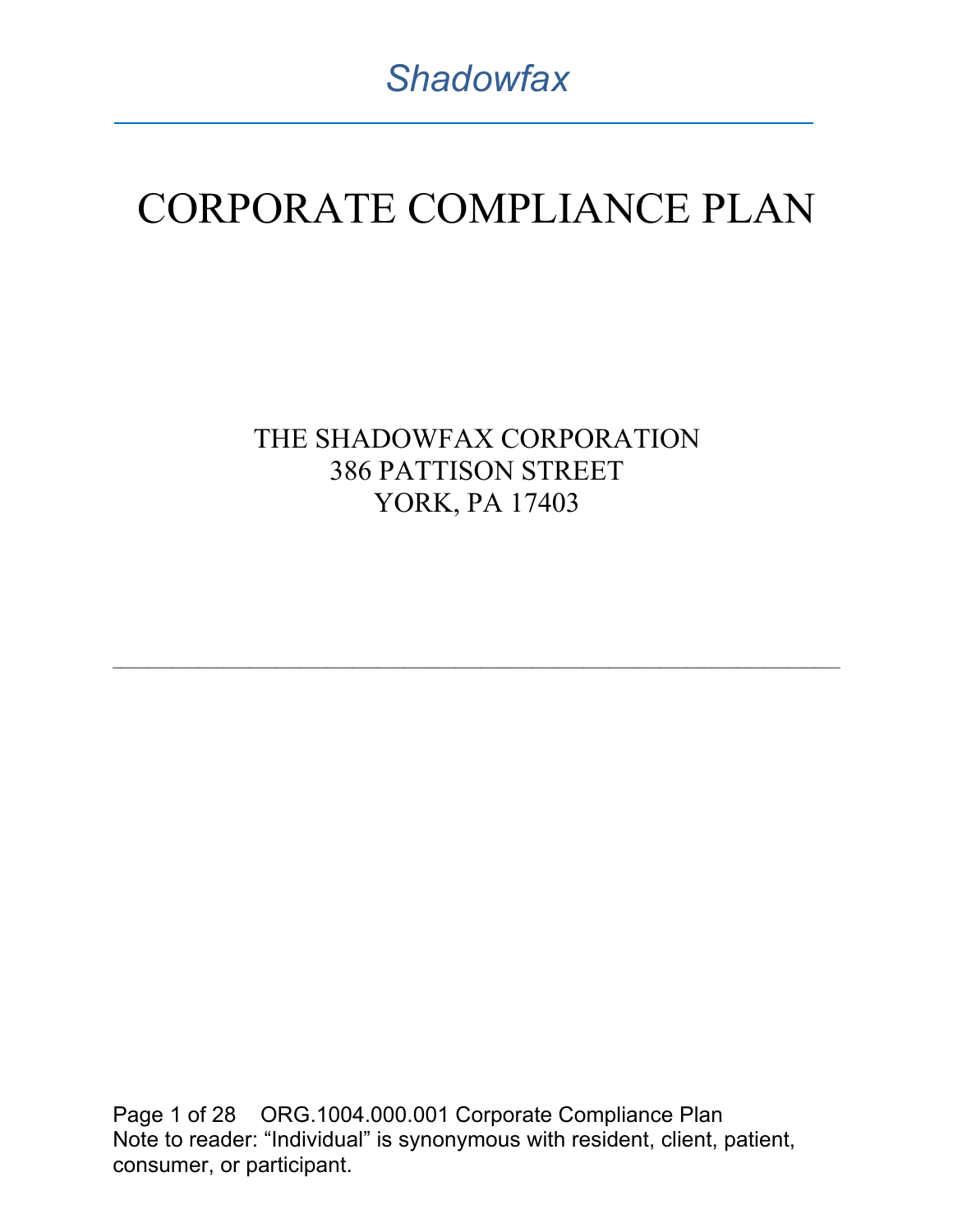$\mathcal{L}_\text{max} = \mathcal{L}_\text{max} = \mathcal{L}_\text{max} = \mathcal{L}_\text{max} = \mathcal{L}_\text{max} = \mathcal{L}_\text{max} = \mathcal{L}_\text{max} = \mathcal{L}_\text{max} = \mathcal{L}_\text{max} = \mathcal{L}_\text{max} = \mathcal{L}_\text{max} = \mathcal{L}_\text{max} = \mathcal{L}_\text{max} = \mathcal{L}_\text{max} = \mathcal{L}_\text{max} = \mathcal{L}_\text{max} = \mathcal{L}_\text{max} = \mathcal{L}_\text{max} = \mathcal{$ 

| C. INDEPENDENT CONTRACTORS AND BUSINESS ASSOCIATES 14 |
|-------------------------------------------------------|
|                                                       |
|                                                       |
|                                                       |
|                                                       |
|                                                       |
| XI. COMPLIANCE AUDIT AND TREND ANALYSIS PROCEDURES 26 |
|                                                       |
|                                                       |

Page 2 of 28 ORG.1004.000.001 Corporate Compliance Plan Note to reader: "Individual" is synonymous with resident, client, patient, consumer, or participant.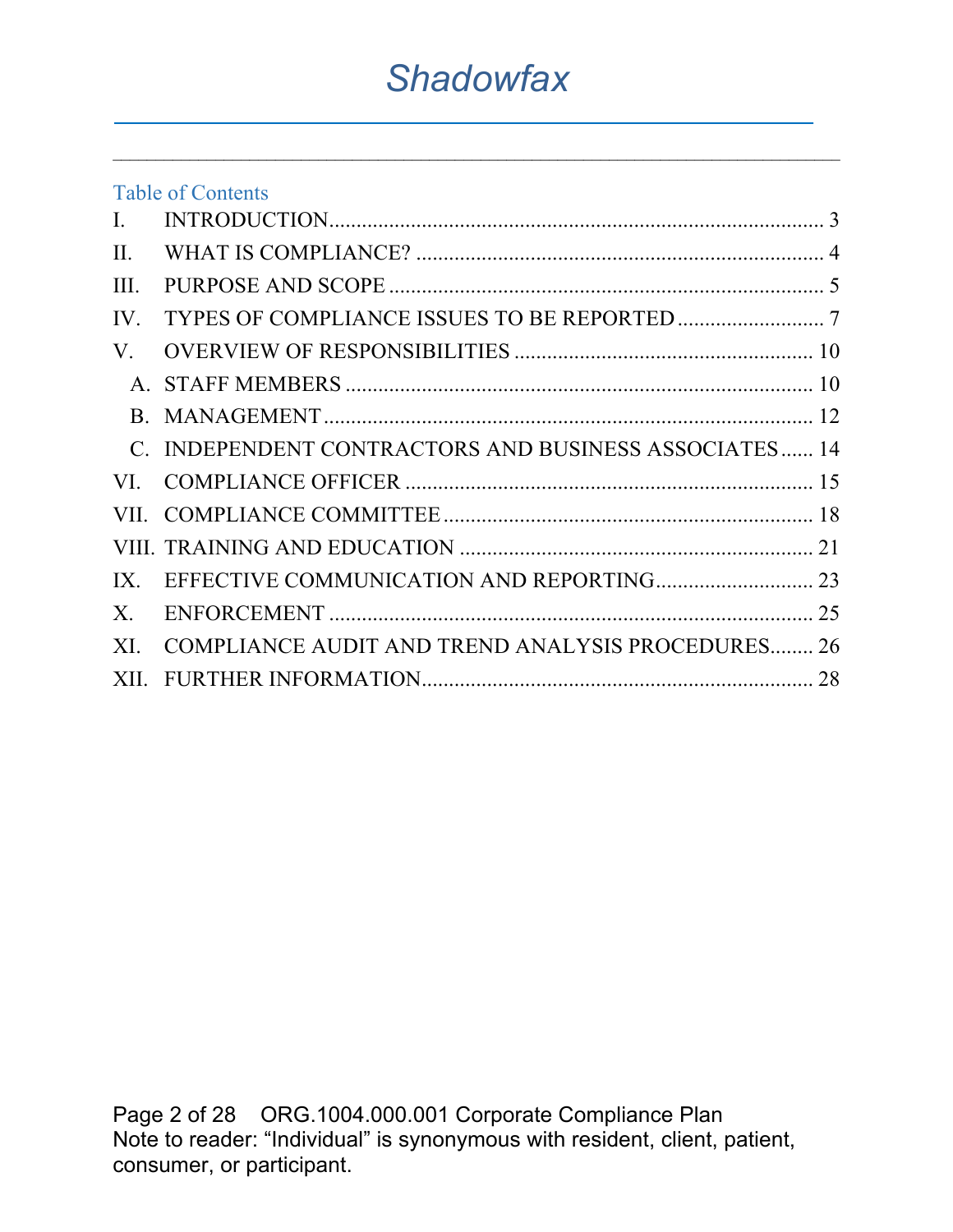#### **I. INTRODUCTION**

The Shadowfax Corporation (hereinafter "Shadowfax") is a Pennsylvania non-profit 501(c)(3) tax-exempt corporation dedicated to supporting individuals who have a disability in residential, life skills, community, and prevocational settings. Every individual is encouraged to choose how they wish to live their life, which includes being as independent as possible, building relationships and friendships, pursuing dreams and choosing how they spend their time. Our team of dedicated and well-trained staff embodies our beliefs by helping people grow and experience all aspects of life, while providing the individualized support that each person needs.

Shadowfax conducts itself in accordance with the highest levels of business ethics, and in compliance with all applicable federal, state, and local laws and regulations. This requires the highest level of integrity and ethical behavior from our Board Members, Staff Members, and Contractors. To that end, Shadowfax has adopted this Compliance Plan, which has been developed and adopted in order to describe Shadowfax's firm commitment to compliance with all legal and ethical obligations. The purpose of this Plan is to ensure that all persons associated with Shadowfax understand the basic expectations and standards of conduct for personal and professional behavior that are conditions of employment with Shadowfax.

While this Compliance Plan cannot address every situation that one may encounter, it is intended to outline the expectations and requirements needed to reach our goal of total compliance with all applicable laws and regulations. In addition to the specific obligations and expectations set forth in this Compliance Plan, and in Shadowfax's organizational policies and procedures, all Staff Members, Management Employees, Board Members, and Contractors are required to act with the highest degree of personal integrity, judgment, and common sense with respect to legal compliance.

All Staff Members, Board Members, and Contractors must cooperate so as to achieve Shadowfax's firm goal of total legal compliance. Through this Compliance Plan, Shadowfax is committed to fostering a workplace of excellence and integrity and requires that all employees actively participate in accomplishing effective, organization-wide compliance.

Page 3 of 28 ORG.1004.000.001 Corporate Compliance Plan Note to reader: "Individual" is synonymous with resident, client, patient, consumer, or participant.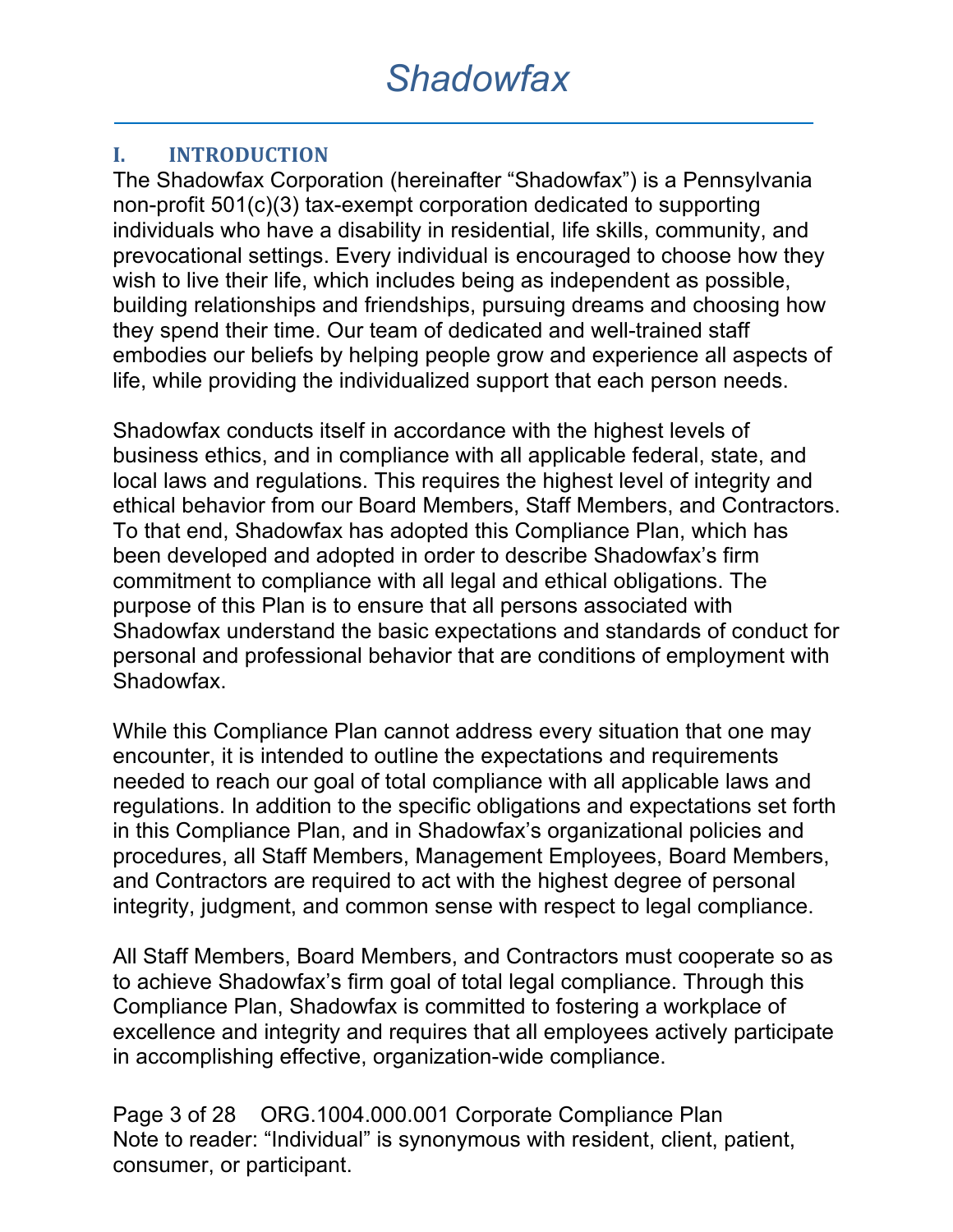#### **II. WHAT IS COMPLIANCE?**

Compliance is the requirement that Shadowfax, as an organization, acts in accordance with all federal, state, and local laws and regulations under which it is governed. This includes operational regulations of the Pennsylvania Department of Human Services, the Pennsylvania Department of Aging the United States Department of Health and Human Services, and various federal and state laws relating to financial fraud, waste, and abuse. For a more specific explanation of financial fraud, waste, and abuse laws, refer to Shadowfax Fraud, Waste, and Abuse policy.

Shadowfax is truly the sum of its parts, and the moral, ethical, and legal behavior of its individual Staff Members, Board Members, and Contractors comprises the foundation of total organizational compliance. As such, all Staff Members, Management Employees, Board Members, and Contractors must understand that compliance necessarily involves strict accountability; Shadowfax for the actions of its Staff Members, Board Members and Contractors, supervisors for the actions of their subordinates, and each and every person for his or her own actions. Only by combining the efforts of all such persons can Shadowfax succeed in achieving total compliance, and effectively caring for and enriching the lives of the Individuals who we serve.

Page 4 of 28 ORG.1004.000.001 Corporate Compliance Plan Note to reader: "Individual" is synonymous with resident, client, patient, consumer, or participant.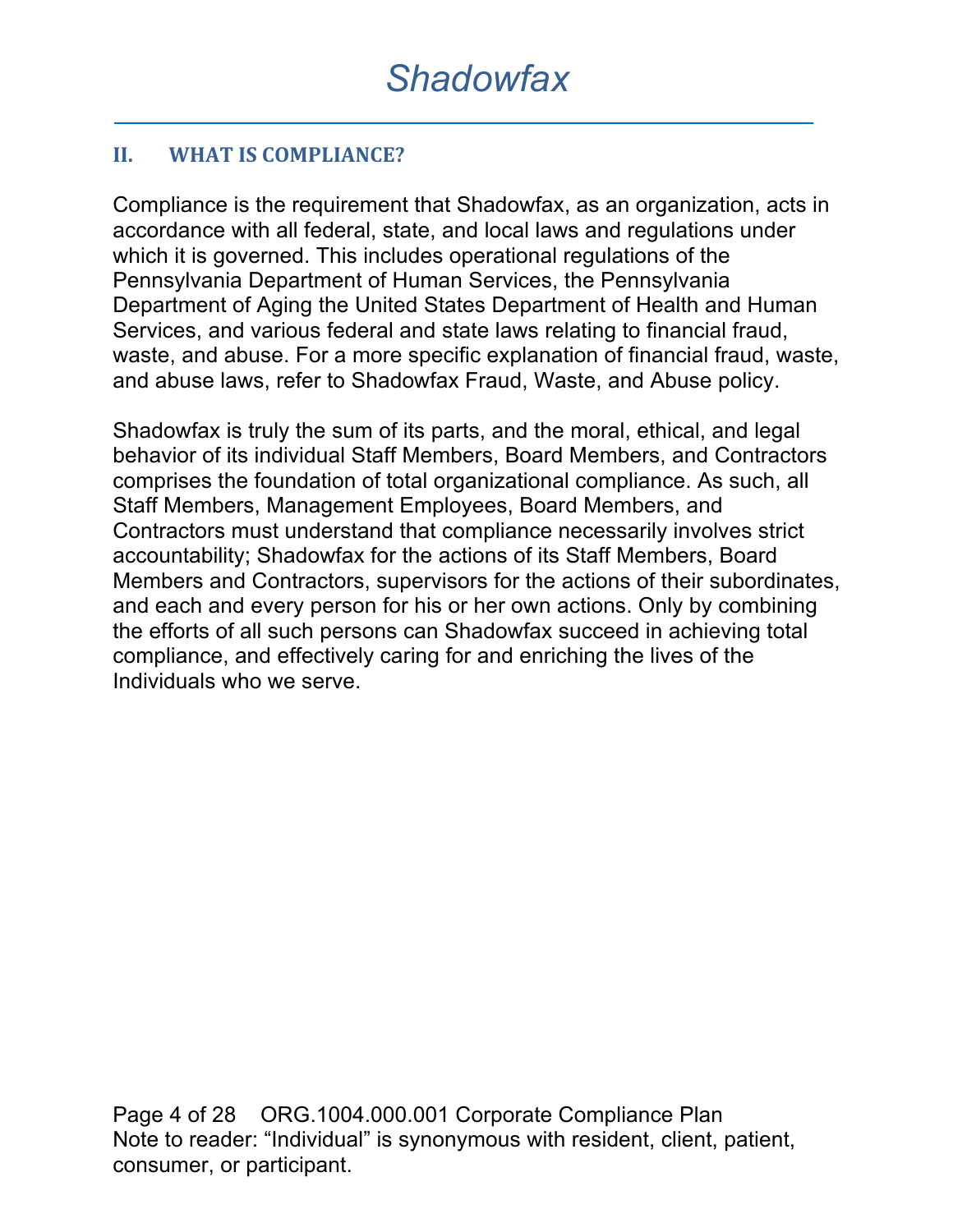#### **III.** PURPOSE AND SCOPE

This Compliance Plan is intended to help prevent and to detect noncompliant, illegal, or fraudulent conduct within the Shadowfax organization. Non-compliant, illegal, or fraudulent conduct ("misconduct") not only threatens the legal and financial standing of the organization, but also the well-being of the Individuals we support. As such, total organizational compliance is the responsibility of each and every person associated with Shadowfax. To this end, Shadowfax's Compliance Plan intends to create and foster a supportive environment which cultivates trust, open communication, and shared goals.

The Compliance Plan accomplishes these goals by creating and maintaining a system of identifying potential compliance concerns and risks, taking steps to minimize those concerns and risks, ensuring that potential compliance issues are identified and communicated to the appropriate individuals in the organization, and addressing those compliance issues in a prompt, efficient, fair, and ethical way. Remove Shadowfax is committed to regularly revising this Compliance Plan and the systems and methods contained herein, in order to meet the needs and situations that arise in a rapidly changing organizational and regulatory landscape.

Shadowfax's Compliance Plan is created with the following goals in mind:

- 1. Ensuring that all Staff Members, Board Members, and Contractors understand their responsibilities to behave ethically, with integrity, and in compliance with all laws to which Shadowfax must adhere.
- 2. To understand the respective roles of each person or entity associated with Shadowfax towards achieving its stated goal of total compliance.
- 3. To appoint a Compliance Officer, and to delineate the responsibilities of such individual and ensure adherence to this Compliance Plan.
- 4. To maintain a Compliance Committee, and to delineate the responsibilities of such Committee regarding the investigation and

Page 5 of 28 ORG.1004.000.001 Corporate Compliance Plan Note to reader: "Individual" is synonymous with resident, client, patient, consumer, or participant.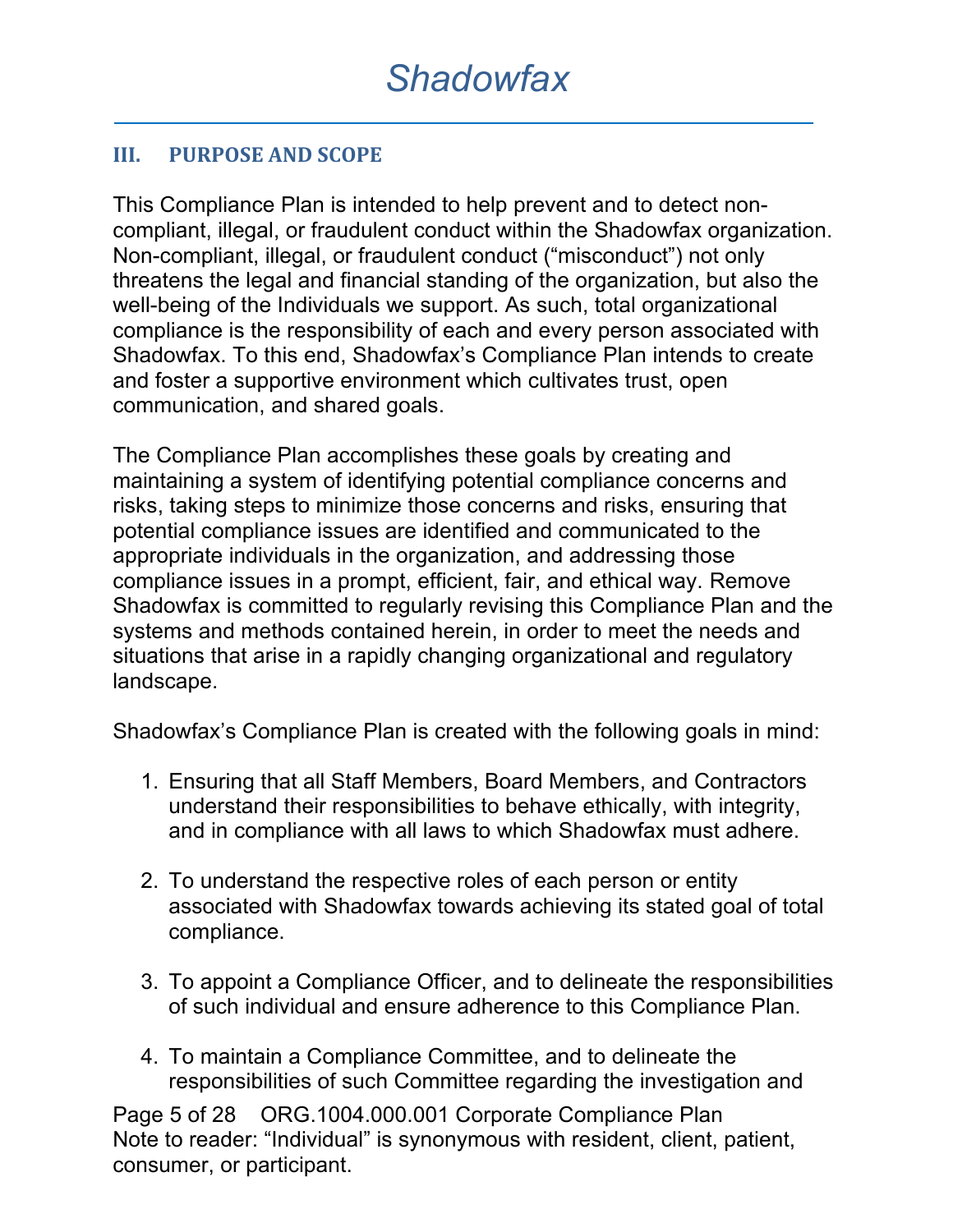remediation of any and all failures with respect to the obligations set forth in this Compliance Plan.

- 5. To ensure that all Staff Members, Board Members, and Contractors are trained with respect to Shadowfax's compliance obligations and the responsibilities contained in this Compliance Plan.
- 6. To ensure that all Staff Members, Board Members, and Contractors have ample opportunity to communicate, inquire about, and report violations of this Compliance Plan, or of the standards of ethical and legal behavior required herein, without fear of retaliation and reprisal.
- 7. To set forth the consequences for any failure to adhere to the obligations set forth in this Compliance Plan; and
- 8. To establish a mechanism for regular review of Shadowfax's compliance activities and efforts, and for the amendment or revision of this Compliance Plan as necessary.

Page 6 of 28 ORG.1004.000.001 Corporate Compliance Plan Note to reader: "Individual" is synonymous with resident, client, patient, consumer, or participant.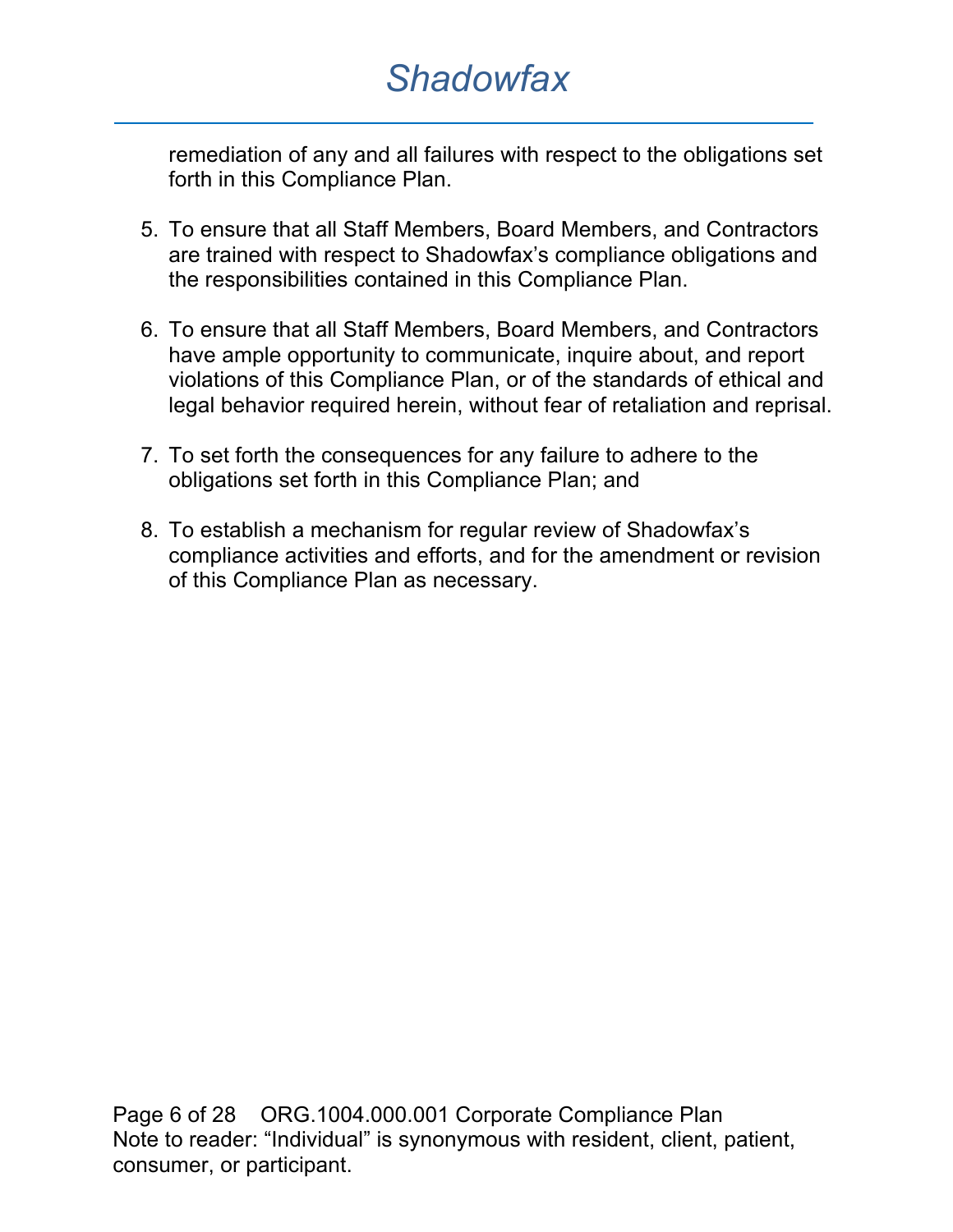#### **IV. TYPES OF COMPLIANCE ISSUES TO BE REPORTED**

This Compliance Plan is intended to help prevent and detect noncompliant, illegal, or fraudulent conduct within the Shadowfax organization. Staff Members, Board Members, and Contractors should use good judgment and common sense in determining whether to report a particular issue, and Shadowfax encourages all Staff Members, Management Employees, Board Members, and Contractors to err on the side of caution and report an issue if there is any doubt. Staff Members, Board Members, and Contractors are expected to be familiar with all of the legal and ethical requirements of Shadowfax, and to understand how each of their job responsibilities relate to these requirements.

It is impossible to provide a complete listing of all situations and issues that are covered by this Compliance Plan. However, the following is a nonexhaustive list of situations and issues that must be reported in accordance with this Compliance Plan:

- 1. Suspected or known violations of any federal, state, or local law or regulations governing the operation of Shadowfax.
- 2. Suspected or known violation of any Bulletin, directive, policy, procedure, or other governmental rules, restrictions, and/or regulations of any department or agency of the federal or Commonwealth government, including the Department of Human Services- The Department of Aging and the Office of Developmental Programs.
- 3. Suspected or known violations of Shadowfax's Code of Conduct, policies with respect to fraudulent conduct, and this Compliance Plan.
- 4. Suspected or known violations of any Shadowfax compliance-related policies and procedures.
- 5. Suspected or known attempts to disrupt, circumvent, unduly influence, or otherwise obstruct the investigation or remediation of any compliance-related misconduct, including the making of false or

Page 7 of 28 ORG.1004.000.001 Corporate Compliance Plan Note to reader: "Individual" is synonymous with resident, client, patient, consumer, or participant.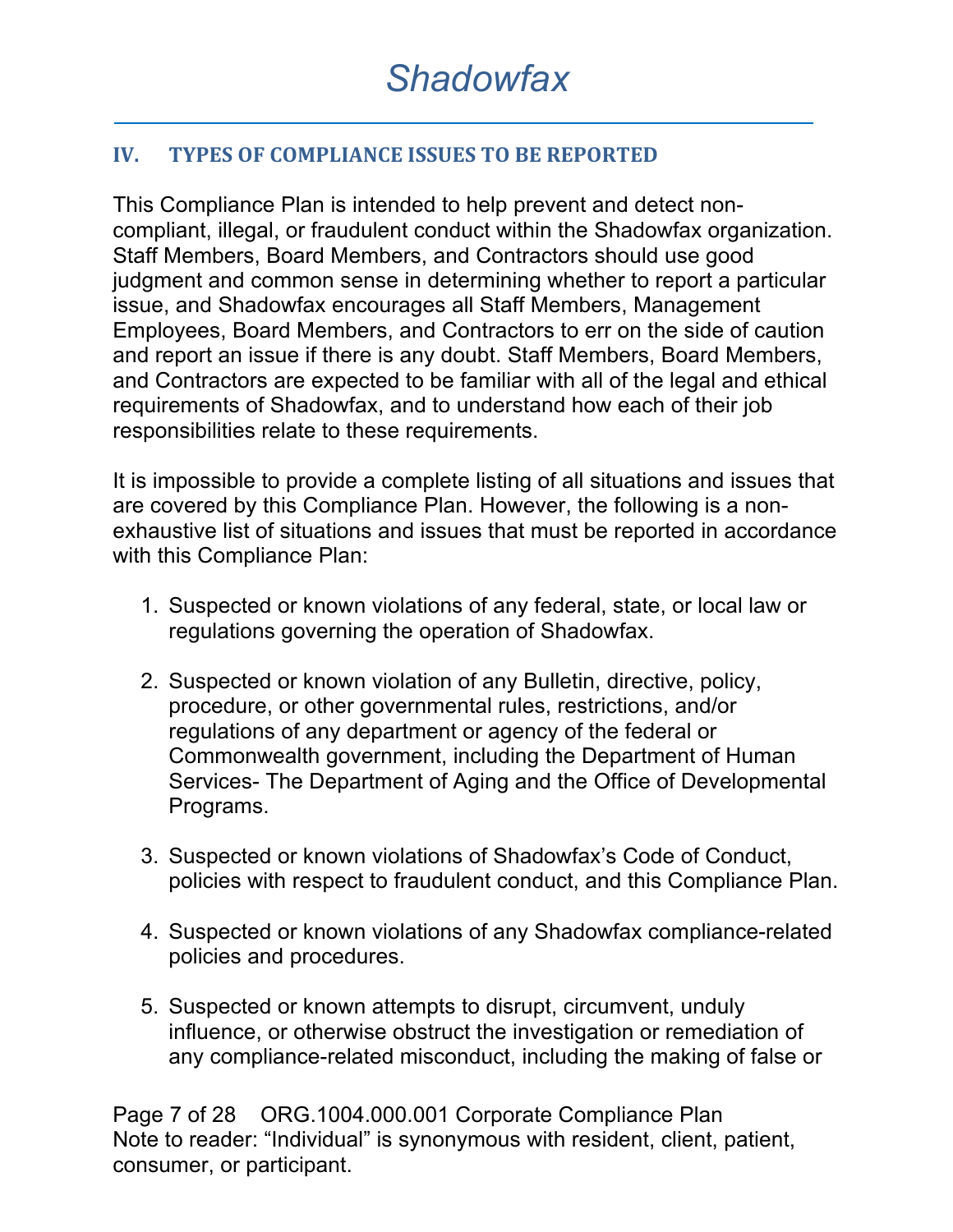misleading statements during the course of any compliance-related inquiry or investigation.

- 6. Suspected or known incidents of making false statements or otherwise unlawfully misleading any governmental agency, agent, or employee.
- 7. Suspected or known incidents of Medicare/Medicaid ("MA") fraud, waste, and abuse, including, but not limited to:
	- a. Double billing for services.
	- b. The use of unqualified personnel to provide MA services.
	- c. Negligent supervision of unlicensed Staff Members.
	- d. Incidents regarding faulty or mistaken issuance of medication.
	- e. Forgery of any MA-related billing and/or documentation.
	- f. Upcoding.
	- g. Unbundling.
	- h. Unlawful kickback arrangements or accepting a kickback of any kind.
	- i. Providing non-medically necessary services.
	- j. Fraudulent or forged cost reports; and
	- k. Failure to meet any required duty or standard of care.
- 8. Suspected or known conduct that could threaten Shadowfax's 501(c)(3) tax exempt status.
- 9. Suspected or known incidents of improper or irregular financial accounting.

Suspected or known incidents of misuse of electronic or information technology resources of the Commonwealth of Pennsylvania.

- 10. Suspected or known violations of any Shadowfax HIPAA policy, or the unauthorized or illegal disclosure of the personal information or identity of any recipient of public or MA.
- 11. Suspected or known violations of any federal, state, or local law relating to fair employment practices, discrimination, and/or

Page 8 of 28 ORG.1004.000.001 Corporate Compliance Plan Note to reader: "Individual" is synonymous with resident, client, patient, consumer, or participant.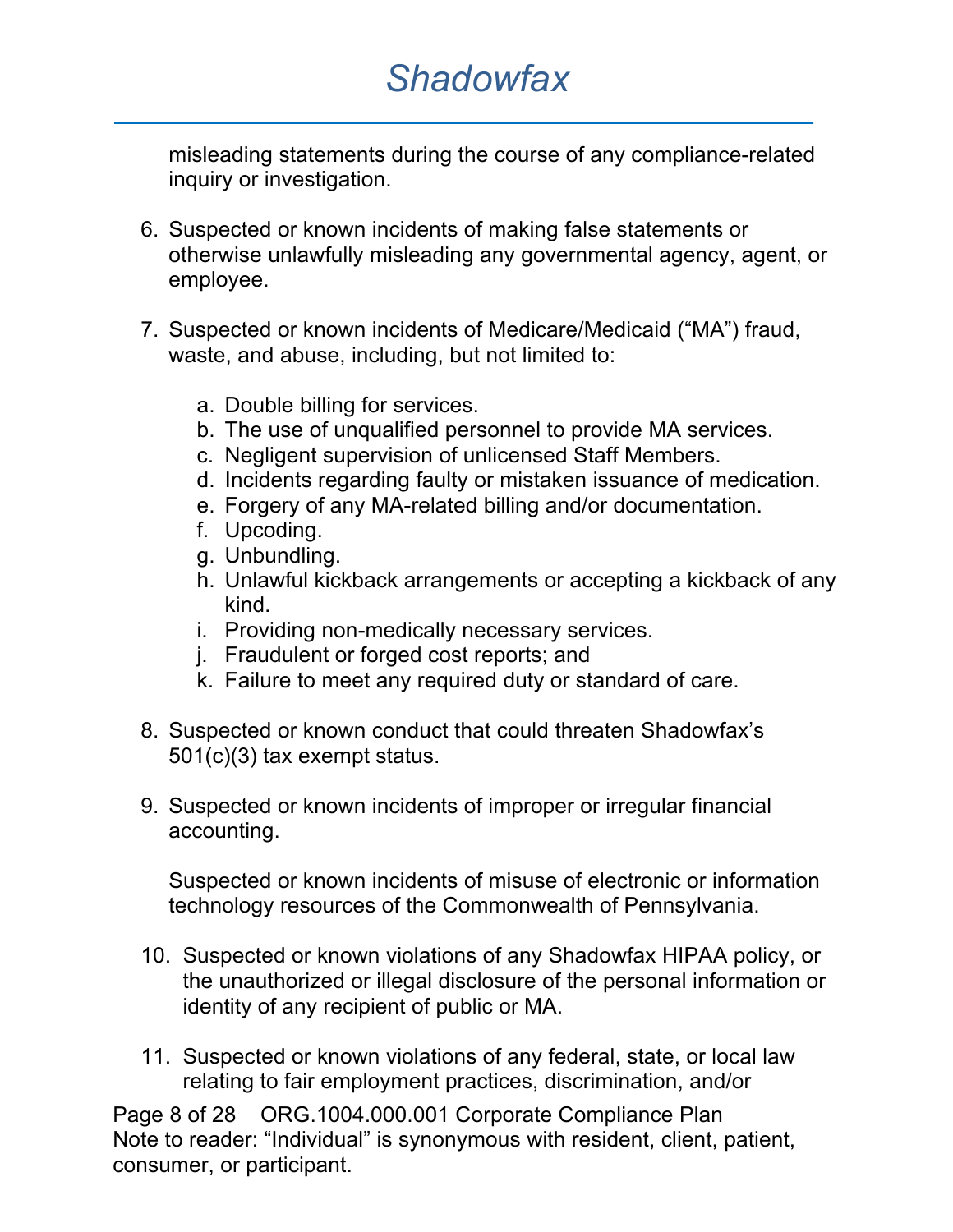harassment, or any other conduct that violates Shadowfax's Equal Employment Opportunity Policy.

- 12. Suspected or known incidents relating to the destruction or unauthorized alteration of any documents required to be kept and maintained by Shadowfax under any federal, state, or local laws or regulations.
- 13. Suspected or known incidents of retaliation against any person who complied with, or attempted to comply with, this Compliance Plan or any other personal or organizational legal requirement; and
- 14. Suspected or known incidents of retaliation against any person making any report, question, suggestion, or complaint under this Compliance Plan.

Page 9 of 28 ORG.1004.000.001 Corporate Compliance Plan Note to reader: "Individual" is synonymous with resident, client, patient, consumer, or participant.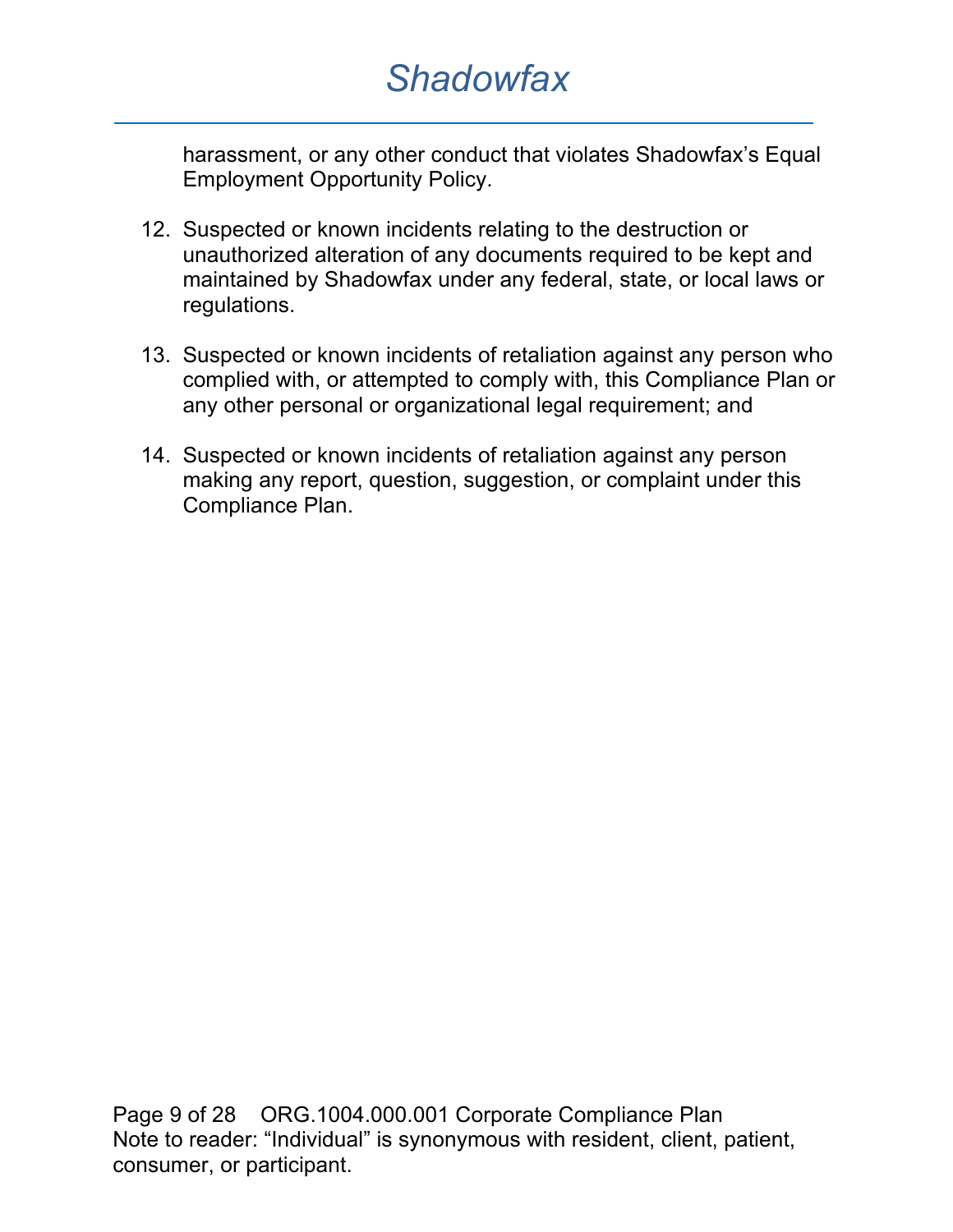### V. OVERVIEW OF RESPONSIBILITIES

### A. STAFF MEMBERS

**Purpose.** The effectiveness of this Compliance Plan depends on the efforts of each and every Staff Member to act in accordance with all laws and regulations governing Shadowfax, as well as to assist the organization in achieving the goals of total compliance. This is achieved by fostering an environment that encourages open communication of concerns, suggestions, complaints, questions, and information relating to Shadowfax's compliance goals. Shadowfax is dependent upon all Staff Members to promptly report any and all compliance-related issues in an appropriate manner. Communication of compliance concerns is not optional; it is required as a condition of employment with Shadowfax.

**Training.** Each Staff Member will be required, as a condition of employment, to attend training and education sessions at Shadowfax's direction with respect to this Compliance Plan, as well as the various laws and regulations to which Shadowfax must adhere. It is impossible for Shadowfax to meet its compliance goals unless each and every person involved has an understanding of what those goals are, and how Shadowfax intends to reach them. Each employee will be required to execute the attached form indicating completion of all required compliancerelated training and education sessions.

After completing such training and education sessions as set forth in this Compliance Plan, Staff Members must understand the expectations placed upon him or her by this Compliance Plan, how to abide by these expectations, and how to be sensitive to situations that could lead them or others to violate these expectations. While these training and education sessions are designed to give each Staff Member this understanding, each Staff Member must seek clarification where necessary by asking questions of appropriate individuals with respect to this Compliance Plan. Failure to abide by these compliance guidelines is grounds for disciplinary action, if violated, and claims of ignorance or good intention are not an acceptable excuse.

Page 10 of 28 ORG.1004.000.001 Corporate Compliance Plan Note to reader: "Individual" is synonymous with resident, client, patient, consumer, or participant.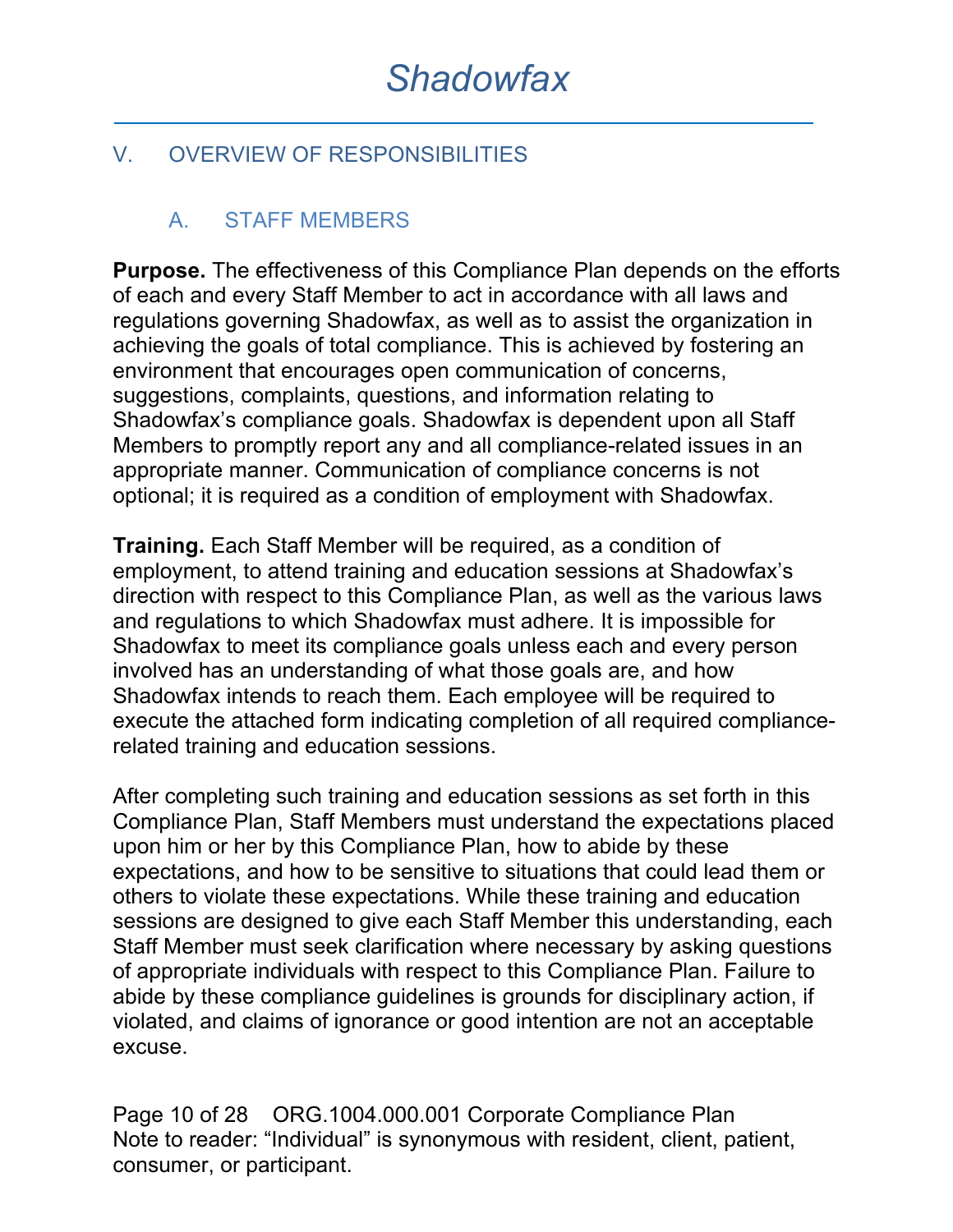**Duty to Report.** Each Staff Member must report all actual or suspected compliance issues promptly, and in accordance with the provisions of this Compliance Plan. The failure to report actual or suspected misconduct about which a Staff Member is aware shall subject such person to disciplinary action, up to and including termination, and in some circumstances, being held accountable for the misconduct to the same degree as the individual committing the misconduct.

**Method of Reporting.** All compliance-related issues, misconduct, questions, suggestions, and complaints, including actual or suspected misconduct, must be reported directly to Shadowfax's Compliance Officer, any Management Employee, and/or via any other anonymous reporting mechanism set forth in this Compliance Plan. Shadowfax intends that compliance-related matters concerning egregious behavior shall be referred to the Compliance Officer for appropriate action.

**Good-faith Reporting.** All reports of actual or suspected misconduct must be made in good faith. Abusing the compliance process or making false reports shall result in disciplinary action up to and including termination. Making a good-faith report, however, is a protected activity under this Compliance Plan and Shadowfax's policy regarding Fraud, Waste, and Abuse, and no Staff Member making a good-faith report shall be subjected to retaliation as a result.

**Staff Member Responsibilities.** Under this Compliance Plan, Staff Members are expected to:

- 1. Act in accordance with Shadowfax's written Code of Conduct at all times, remove.
- 2. Attend and receive training with respect to the Staff Member's obligations and expectations set forth in the policies and procedures of Shadowfax and this Compliance Plan.
- 3. Ask the appropriate individual(s) for clarification of any aspects of Shadowfax's Compliance Plan that may be confusing in order to ensure an understanding of all information necessary to act with compliance.

Page 11 of 28 ORG.1004.000.001 Corporate Compliance Plan Note to reader: "Individual" is synonymous with resident, client, patient, consumer, or participant.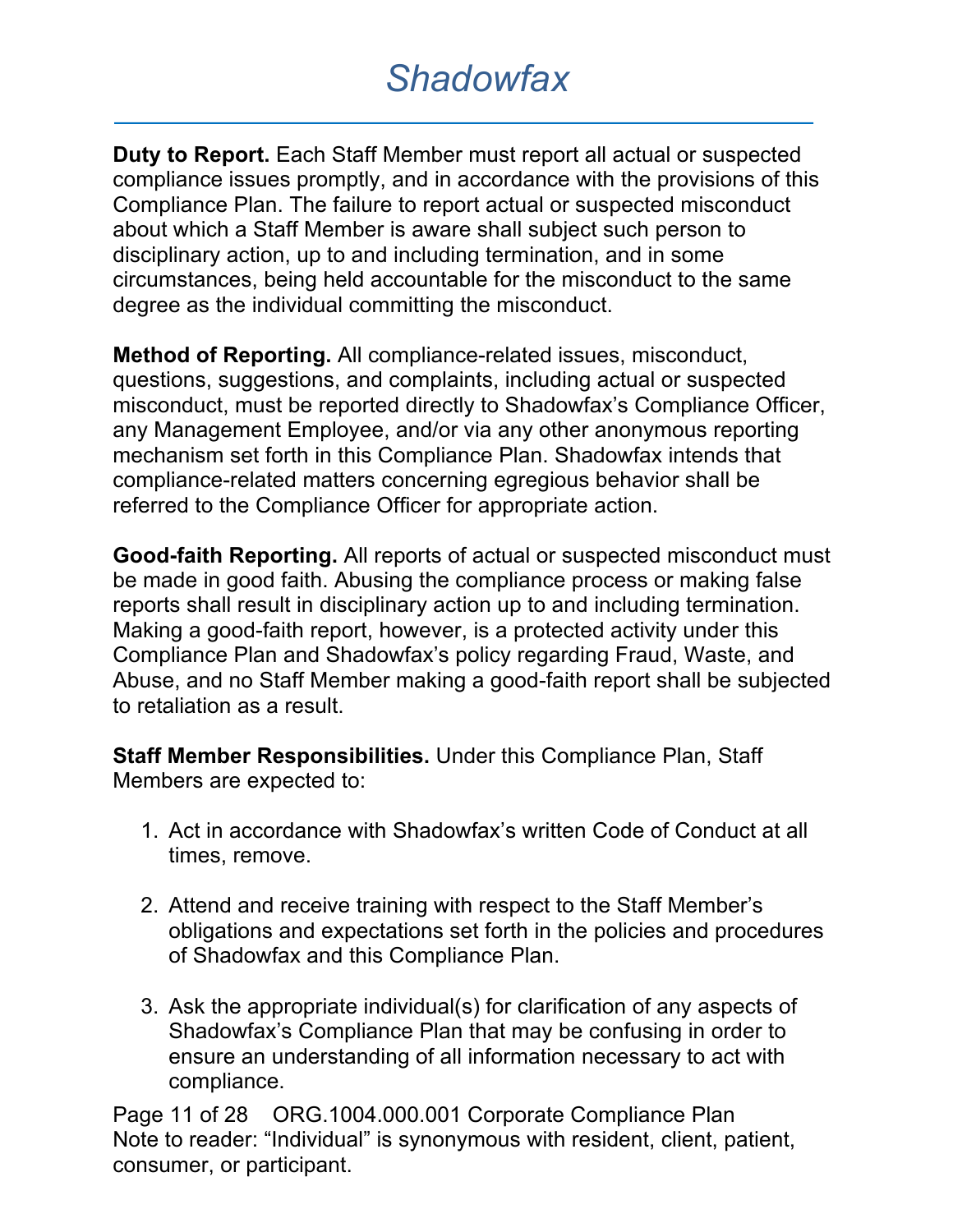- 4. Adhere to Shadowfax's employment policies and the requirements of this Compliance Plan at all times, as a condition of your employment.
- 5. Promptly report instances of suspected misconduct in accordance with this Compliance Plan within twenty-four hours of becoming aware of the misconduct.
- 6. Cooperate with respect to any investigations into compliance-related issues, and any steps taken by Shadowfax to remediate the negative effects of noncompliant behavior.

#### B. MANAGEMENT

**Purpose.** Management Staff members are responsible for serving as the primary examples of moral, legal, and ethical behavior for all Staff Members. Management staff members must also be reliable conduits of information relating to this Compliance Plan, including responding to particular questions and suggestions from Staff Members or referring such questions and suggestions to the Compliance Officer for action.

**Training.** All Management Staff members must attend all compliancerelated training and education sessions; and are responsible for ensuring that all compliance-related goals and responsibilities are understood and executed. Each Management staff member shall be required to execute the attached form indicating completion of all required compliance-related training and education sessions. A complete understanding of this Compliance Plan and Shadowfax's compliance-related goals is vital for Management Staff members as it is the responsibility of each Management Employee to assist Staff Members in understanding and following this Compliance Plan. This includes communicating to Staff Members, whenever necessary, the importance of Shadowfax's compliance goals and the standards of conduct set forth in Shadowfax's Code of Conduct, in order to supplement all compliance-related training and education sessions. Management staff members will hold staff members accountable for any misconduct and compliance-related failures of Staff Members under their supervision. Failure to understand these compliance guidelines is

Page 12 of 28 ORG.1004.000.001 Corporate Compliance Plan Note to reader: "Individual" is synonymous with resident, client, patient, consumer, or participant.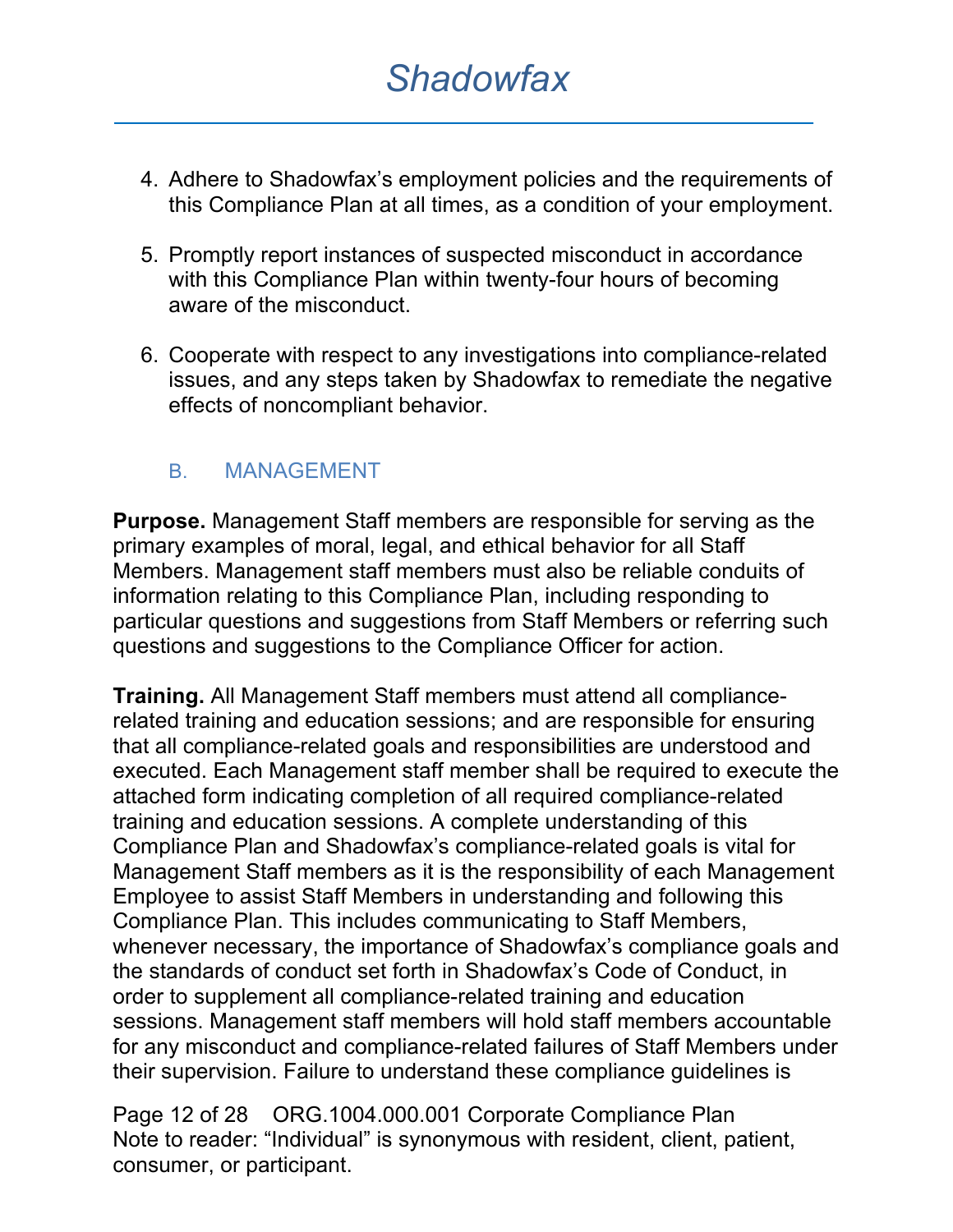grounds for disciplinary action if violated and claims of ignorance or good intentions are not an acceptable excuse.

**Reporting.** Management Staff Members are responsible for ensuring that compliance-related matters concerning egregious behavior shall be referred to the Compliance Officer for appropriate action. Management Employees must serve as a conduit for information between Staff Members and the Compliance Officer whenever necessary to carry out the goals and responsibilities of this Compliance Plan.

**Retaliation.** All Management Staff Members must fully understand the prohibition of retaliation against any Staff Member attempting to comply with their obligations under this Compliance Plan. Any Management Staff Member found to have retaliated against any person as set forth in this Compliance Plan shall be subjected to disciplinary action, up to and including termination.

**Accountability.** Management Staff Members play an extremely important role in the supervision of Staff Members during the course of their employment, and with respect to their adherence to this Compliance Plan. As such, Management Staff Members will hold staff members accountable for the actions of the Staff Members they supervise. Each Management Employee's efforts at enforcing this Compliance Plan and ensuring that all Staff Members under their supervision adhere to its requirements shall be a part of each Management Employee's performance evaluation.

**Management Employee Responsibilities.** Under this Compliance Plan, Management Employees are expected to:

- 1. Attend and receive training with respect to their obligations and expectations set forth in the policies and procedures of Shadowfax and this Compliance Plan.
- 2. Adhere to Shadowfax's employment policies, and the requirements of this Compliance Plan.

Page 13 of 28 ORG.1004.000.001 Corporate Compliance Plan Note to reader: "Individual" is synonymous with resident, client, patient, consumer, or participant.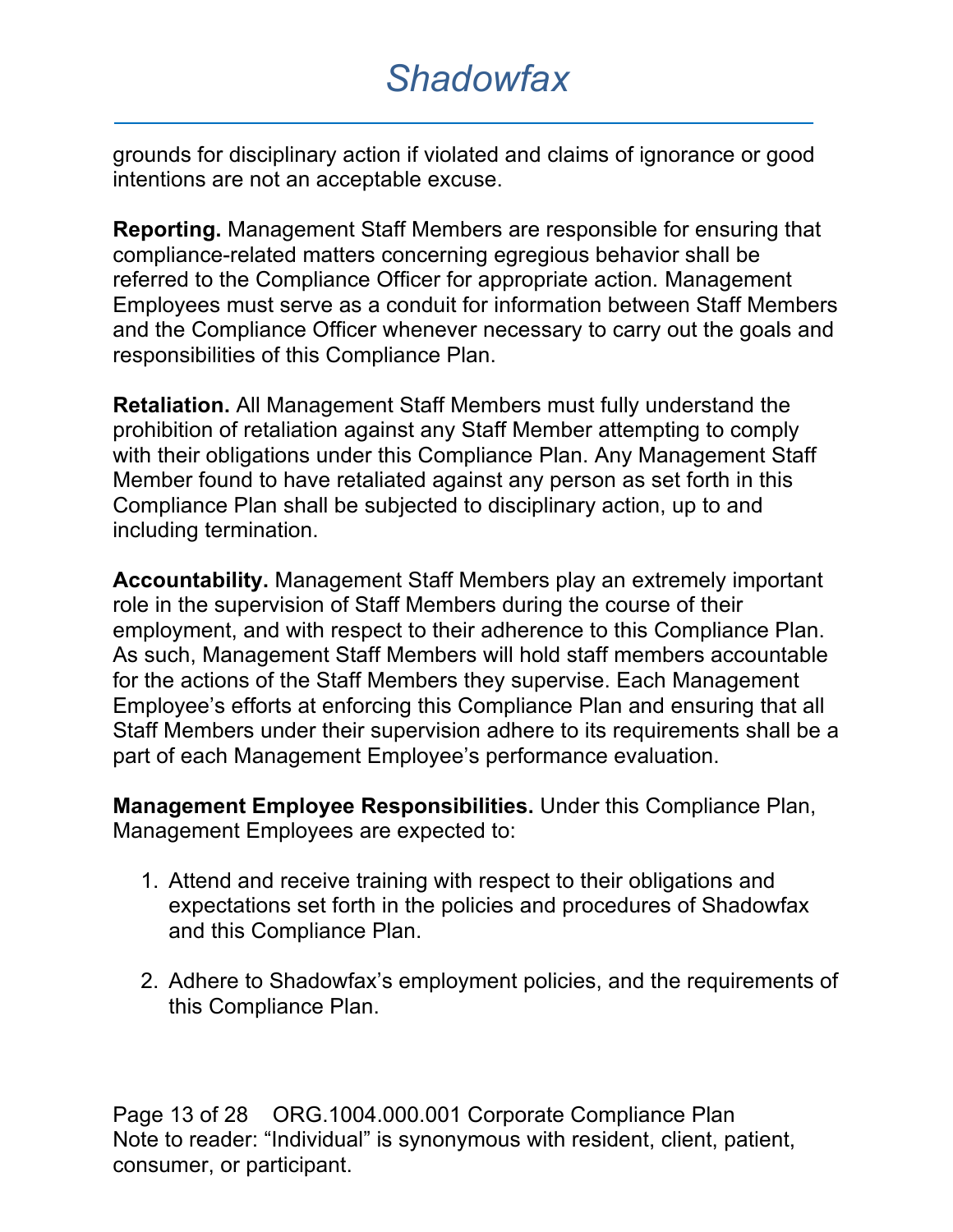- 3. Act in accordance with Shadowfax's written Code of Conduct at all times and serve as an example of legal, moral, and ethical behavior to all Staff Members.
- 4. Report actual or suspected misconduct in accordance with this Compliance Plan.
- 5. Assure that any questions, suggestions, or other inquiries of Staff Members are communicated directly to the Compliance Officer in a timely manner.
- 6. Cooperate with any investigations into compliance issues, as well as with respect to any remediation of noncompliant behavior.

#### C. INDEPENDENT CONTRACTORS AND BUSINESS **ASSOCIATES**

Shadowfax will, at all times, ensure that all contractors and business associates who are authorized to act for or on behalf of Shadowfax have been presented with a copy of this Compliance Plan, and understand their obligation to act in accordance with this Compliance Plan when doing business for or on behalf of Shadowfax.

Page 14 of 28 ORG.1004.000.001 Corporate Compliance Plan Note to reader: "Individual" is synonymous with resident, client, patient, consumer, or participant.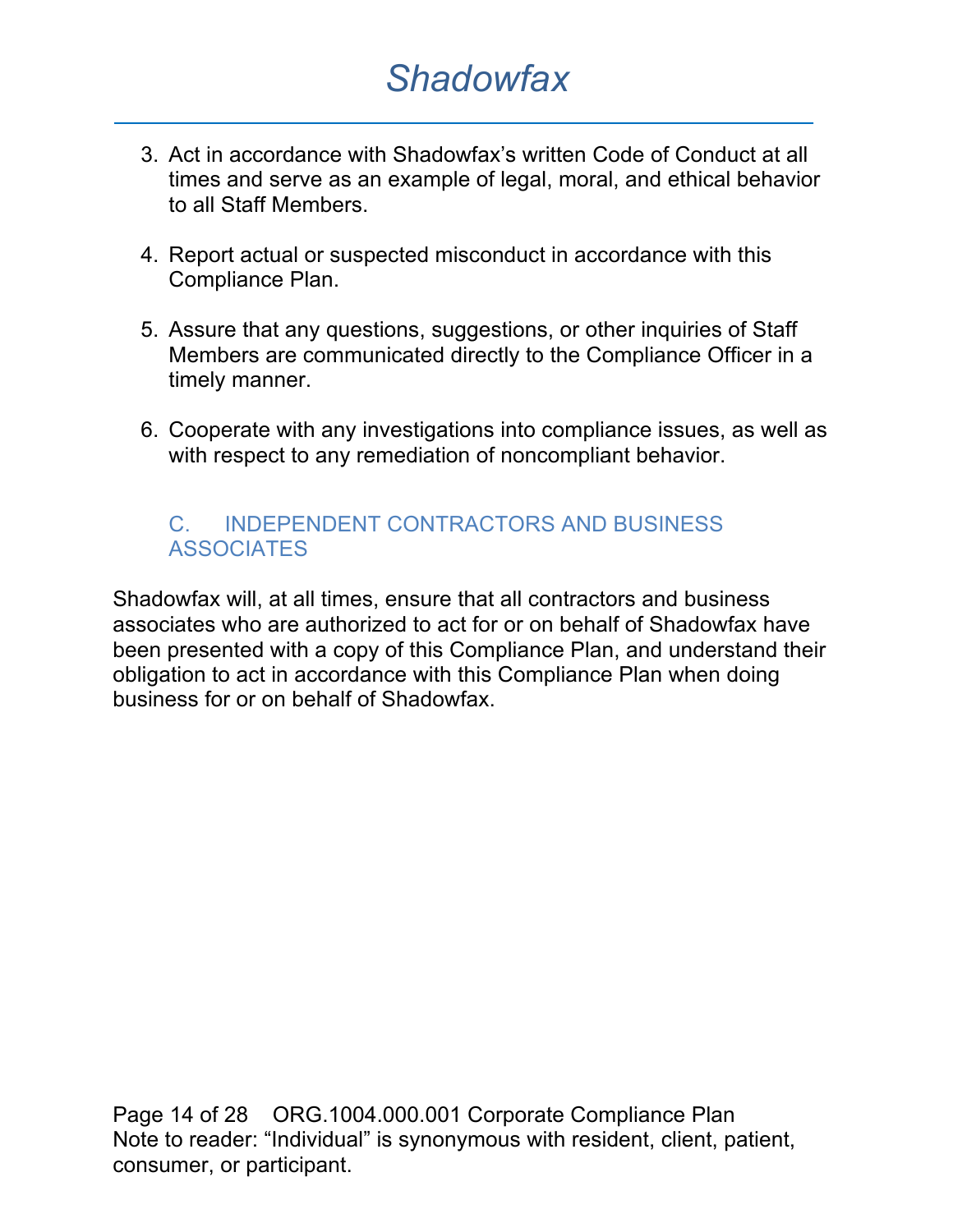### VI. COMPLIANCE OFFICER

**Purpose.** An effective organizational Compliance Plan requires the appointment of an individual to serve as the "quarterback" for compliancerelated matters concerning egregious behavior. The Compliance Officer shall be responsible for coordinating all aspects of the Compliance Plan. Coordinating all aspects of this Compliance Plan includes, but is not limited to, overseeing all day-to-day activities under this Compliance Plan, including receiving and documenting questions, complaints, and suggestions from numerous sources, chairing meetings of the Compliance Committee, and executing all compliance-related recommendations and decisions of the Compliance Committee and the Board of Directors.

**Selection.** Shadowfax shall select an individual in a high-level management position to act as the organization's Compliance Officer. This individual shall be selected by the Chief Executive Officer and ratified by a resolution of Shadowfax's Board of Directors.

**Responsibilities.** The Compliance Officer's responsibilities are:

- 1. To organize, schedule, and attend all meetings of the Compliance Committee.
- 2. To serve as the organization's liaison to the Board of Directors for compliance-related matters, whenever necessary.
- 3. To execute and carry out any and all recommendations and decisions of the Compliance Committee and Board of Directors, in accordance with the Chief Executive Officer and Human Resources Director.
- 4. To conduct periodic compliance risk assessments (at least semiannually) in order to identify potential compliance risks, exposure areas, threats, and vulnerabilities of Shadowfax's Compliance Plan – this includes assessing and identifying particular positions that carry a heightened risk of misconduct potentially affecting Shadowfax's compliance goals.

Page 15 of 28 ORG.1004.000.001 Corporate Compliance Plan Note to reader: "Individual" is synonymous with resident, client, patient, consumer, or participant.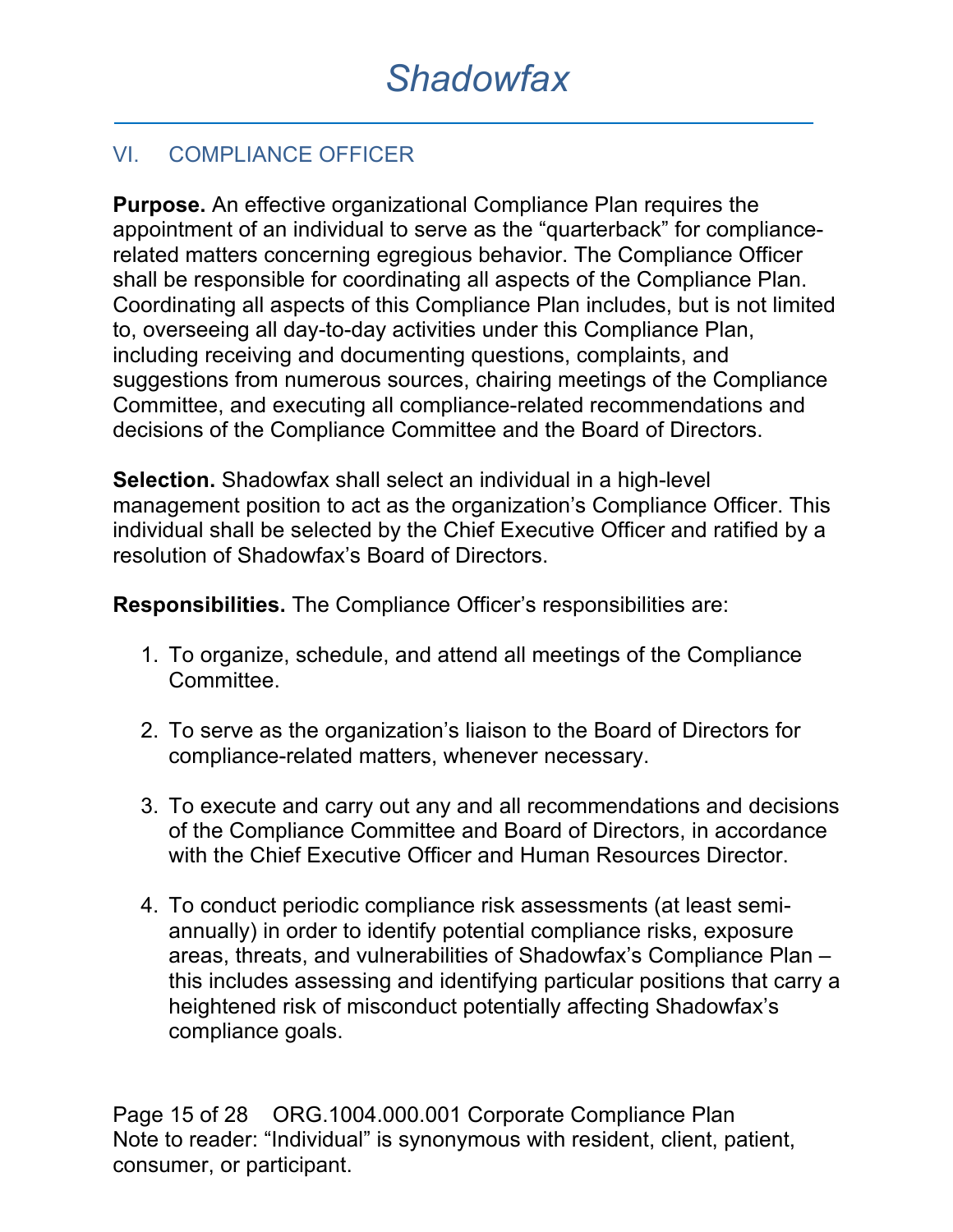- 5. In conducting periodic compliance risk assessments, the Compliance Officer may consider and implement the following techniques and methods:
	- a. On-site visits to all homes and facilities owned by Shadowfax.
	- b. Unannounced surveys and questionnaires relating to compliance-related issues.
	- c. Examination of quarterly audit and trend analyses.
	- d. Reevaluation of prior quarterly audit and trend analysis reports for evaluation of effectiveness of remedial measures.
	- e. Reviewing personnel records of prior offenders.
	- f. Updating background checks of Staff Members on an as needed basis
	- g. Any other technique or method reasonably likely to assist the Compliance Officer in such risk assessment, in his or her discretion.
- 6. To ensure that this Compliance Plan and all Shadowfax policies and procedures are equipped to address any and all areas of compliance risks, threats, and vulnerabilities.
- 7. To ensure that no individual with a history of financial, legal, or other fraudulent conduct is employed in a position that could significantly affect Shadowfax's compliance goals.
- 8. To conduct a periodic review of all Shadowfax policies and procedures to ensure continued compliance with all relevant laws and regulations, in accordance with this Compliance Plan.
- 9. To update and amend any and all policies and procedures, as necessary, and to ensure such policies and procedures are adequately achieving their goals. Fix spacing
- 10. To make periodic reports to the Board of Directors regarding the status and effectiveness of Shadowfax's compliance program.

Page 16 of 28 ORG.1004.000.001 Corporate Compliance Plan Note to reader: "Individual" is synonymous with resident, client, patient, consumer, or participant.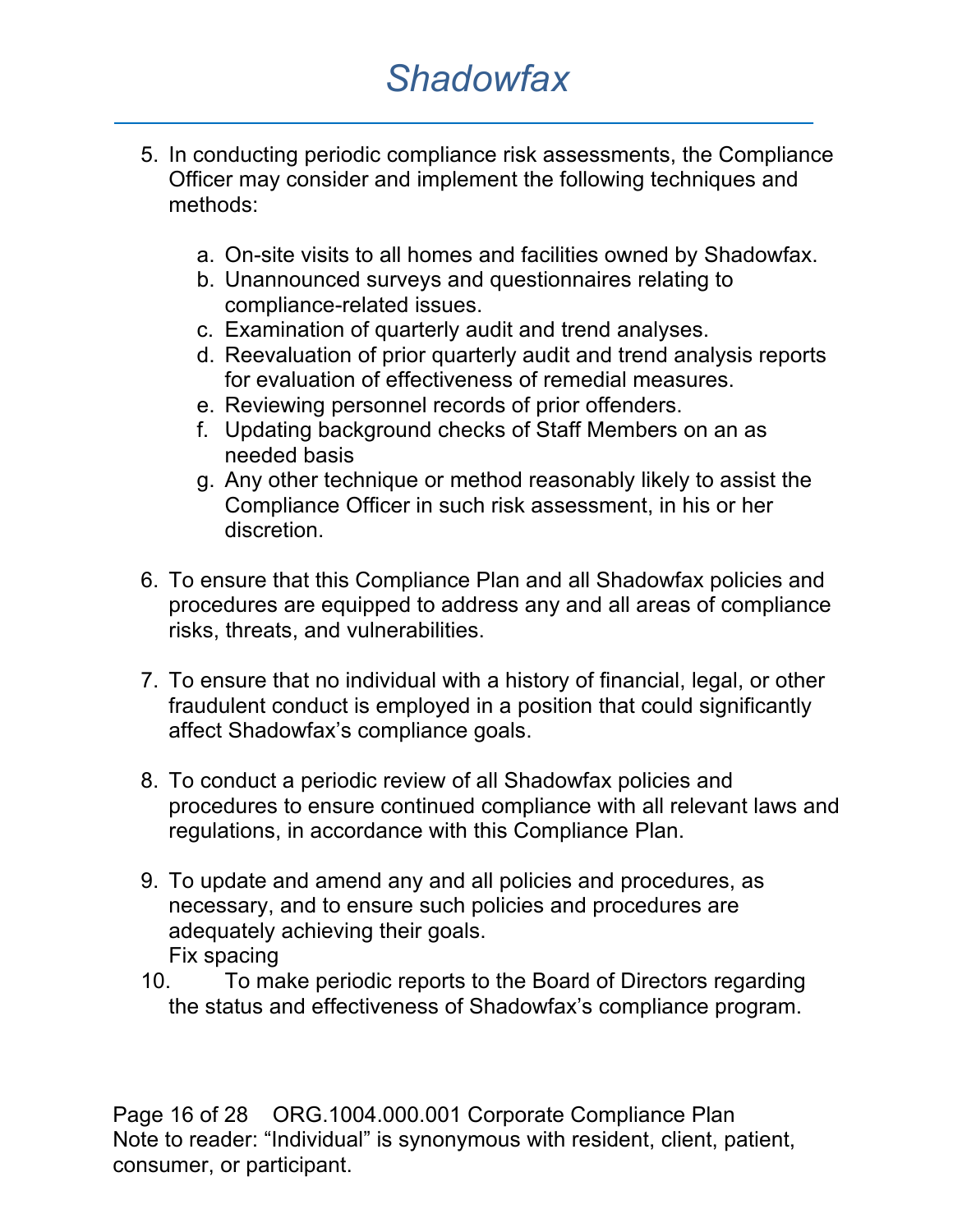- 11. To develop and coordinate effective and efficient compliancerelated training programs for Staff Members and Management Employees.
- 12. To develop and coordinate effective and efficient compliancerelated training programs for newly hired employees prior to the commencement of their job responsibilities.
- 13. To be available to all staff members for the purpose of receiving questions, suggestions, complaints, and reports of misconduct.
- 14. To ensure that all legal requirements regarding notification to governmental agencies and authorities are made in accordance with Shadowfax's Incident Management policy.
- 15. To maintain written documentation of any and all compliance related matters – which shall be kept confidential at all times.
- 16. To document and maintain detailed records with respect to all meetings, investigations, and actions of the Compliance Committee – which shall be kept confidential at all times; and
- 17. To prepare an annual report of Compliance activities to the Compliance Committee for the purpose of conducting an annual audit of compliance-related issues and goals.

Page 17 of 28 ORG.1004.000.001 Corporate Compliance Plan Note to reader: "Individual" is synonymous with resident, client, patient, consumer, or participant.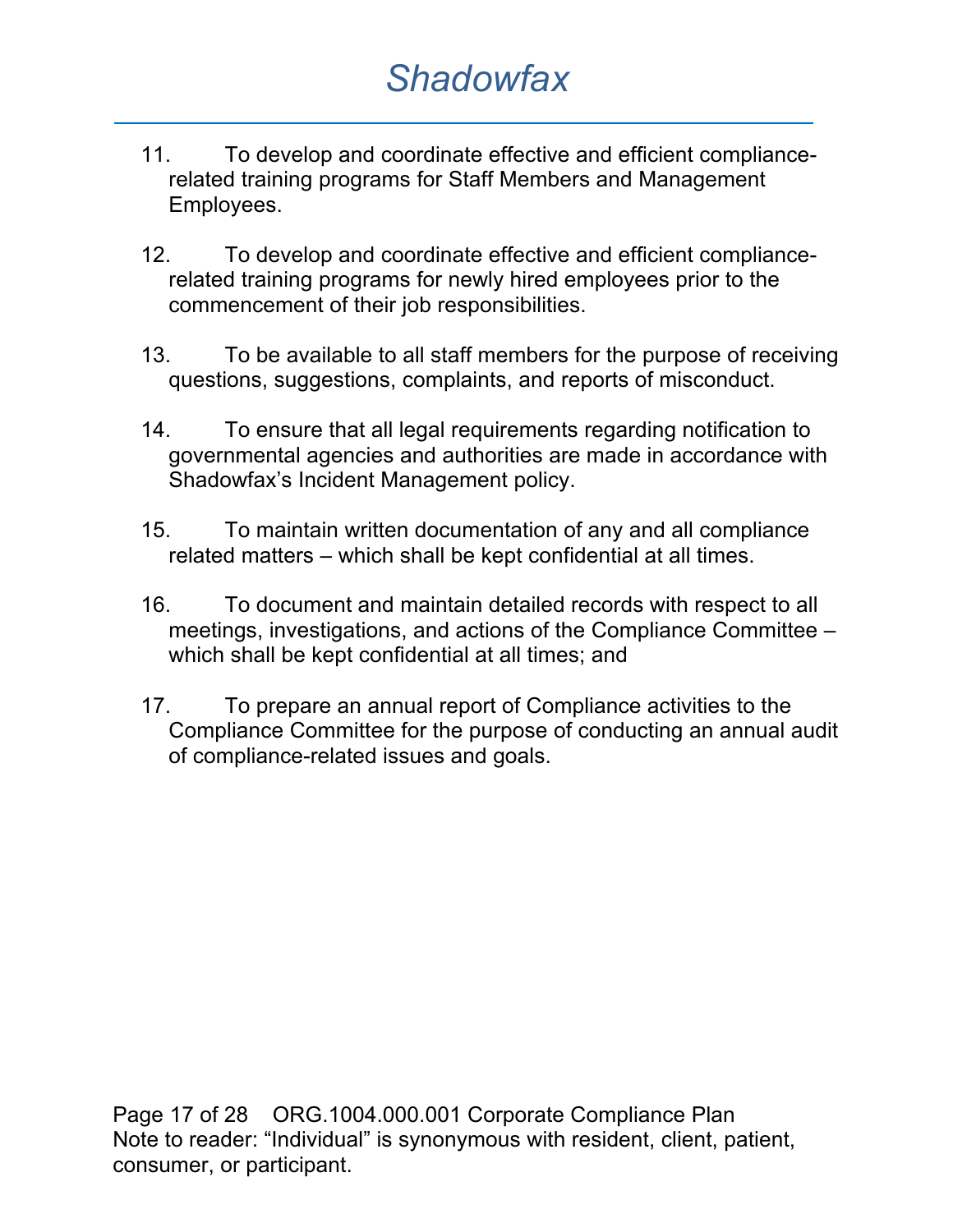### VII. COMPLIANCE COMMITTEE

**Purpose.** Assigning responsibility for conducting investigations, making recommendations, and overseeing the enforcement and implementation of Shadowfax's Compliance Plan and other compliance-related policies is vital to an effective Compliance Plan. As such, Shadowfax shall designate the individual(s) responsible for carrying out these responsibilities for the purpose of strengthening and maintaining Shadowfax's organizational compliance.

**Composition.** Compliance Committee shall be comprised of senior members of management representing various departments.

**Role.** This Compliance Committee shall be responsible for assisting the Compliance Officer in a formal capacity with carrying out the obligations set forth in this Compliance Plan, including conducting investigations, recommending remedial action for incidents of misconduct, and continuously monitoring the effectiveness of this Compliance Plan and recommending any changes or amendments to Shadowfax's Compliance Plan.

**Procedure.** Within 24 hours of the receipt of a report of misconduct to the Compliance Officer, the Compliance Officer shall assign an ODP Certified Investigator to conduct the initial investigation ("Primary Investigator"), including conducting interviews of the reporting individual (if known), the target of such report (if appropriate), any and all witnesses or potential witnesses to the alleged misconduct, and any other person capable of providing information relevant to the investigation. The Compliance Officer is responsible for ensuring that any person accused of misconduct is removed from work duty pending the outcome of an investigation, if appropriate. Upon the conclusion of the initial investigation by the Primary Investigator, the Compliance Committee shall meet to review the case and make a finding with respect to the suspected misconduct, and to make a recommendation for prompt and appropriate remedial action in accordance with this Compliance Plan.

**Conflicts of Interest.** The Compliance Committee will ensure that no individual accused of, or involved with, actual or suspected misconduct will

Page 18 of 28 ORG.1004.000.001 Corporate Compliance Plan Note to reader: "Individual" is synonymous with resident, client, patient, consumer, or participant.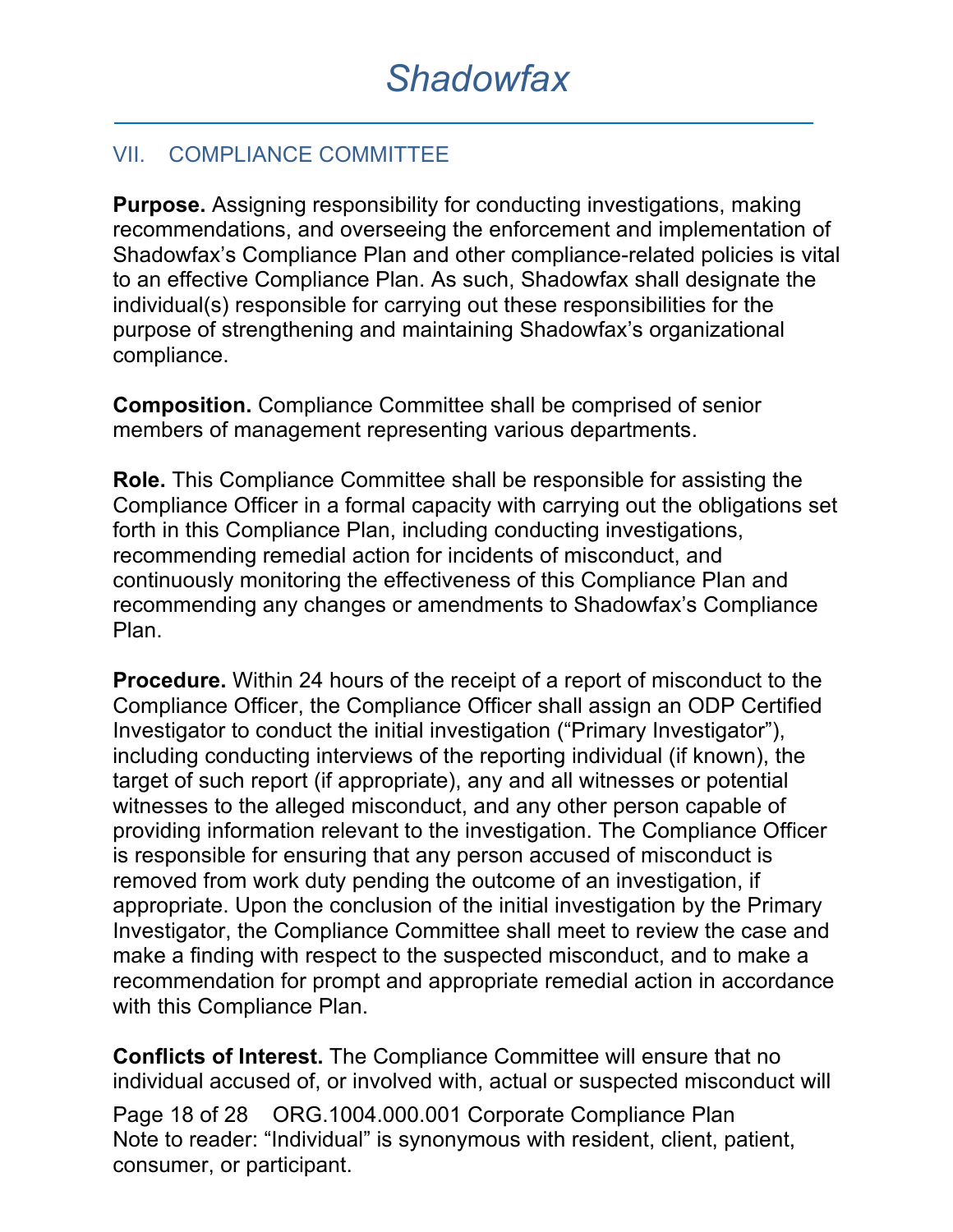have any involvement in the resulting investigation in order to avoid any and all conflicts of interest. In the event that a member of the Compliance Committee or other high level officer is accused of misconduct, or of failing to report such misconduct, and the Compliance Officer believes an investigation pursuant to this Compliance Plan cannot be conducted in an impartial manner, such misconduct shall be referred to the Chairperson of the Board of Directors to be investigated by an ad-hoc committee of the Board of Directors, in conjunction with the Chief Executive Officer and the Compliance Officer.

**Documentation.** All records relating to investigations of the Compliance Committee, including minutes of meetings, records of any reports of suspected misconduct, notes and records of interviews and witness statements, as well as written recommendations, shall be kept and maintained by the Compliance Officer in a secure file, and all such records shall be kept confidential.

**Responsibilities.** The Compliance Committee's responsibilities are:

- 1. To conduct (through the Primary Investigator) a thorough and competent investigation of any report of actual or suspected misconduct in a way that maintains the privacy of all persons involved in such investigation to the greatest extent possible – all such investigations and records relating thereto shall be kept confidential.
- 2. To issue periodic compliance reminders to address relevant compliance-related questions and/or concerns, clarify any compliance-related obligations, and/or prevent and deter future compliance-related misconduct, as necessary.
- 3. To make recommendations of remedial action for any misconduct found to have occurred.
- 4. To consider and propose, in light of incidents of noncompliance, amendments to this Compliance Plan and Shadowfax's policies and

Page 19 of 28 ORG.1004.000.001 Corporate Compliance Plan Note to reader: "Individual" is synonymous with resident, client, patient, consumer, or participant.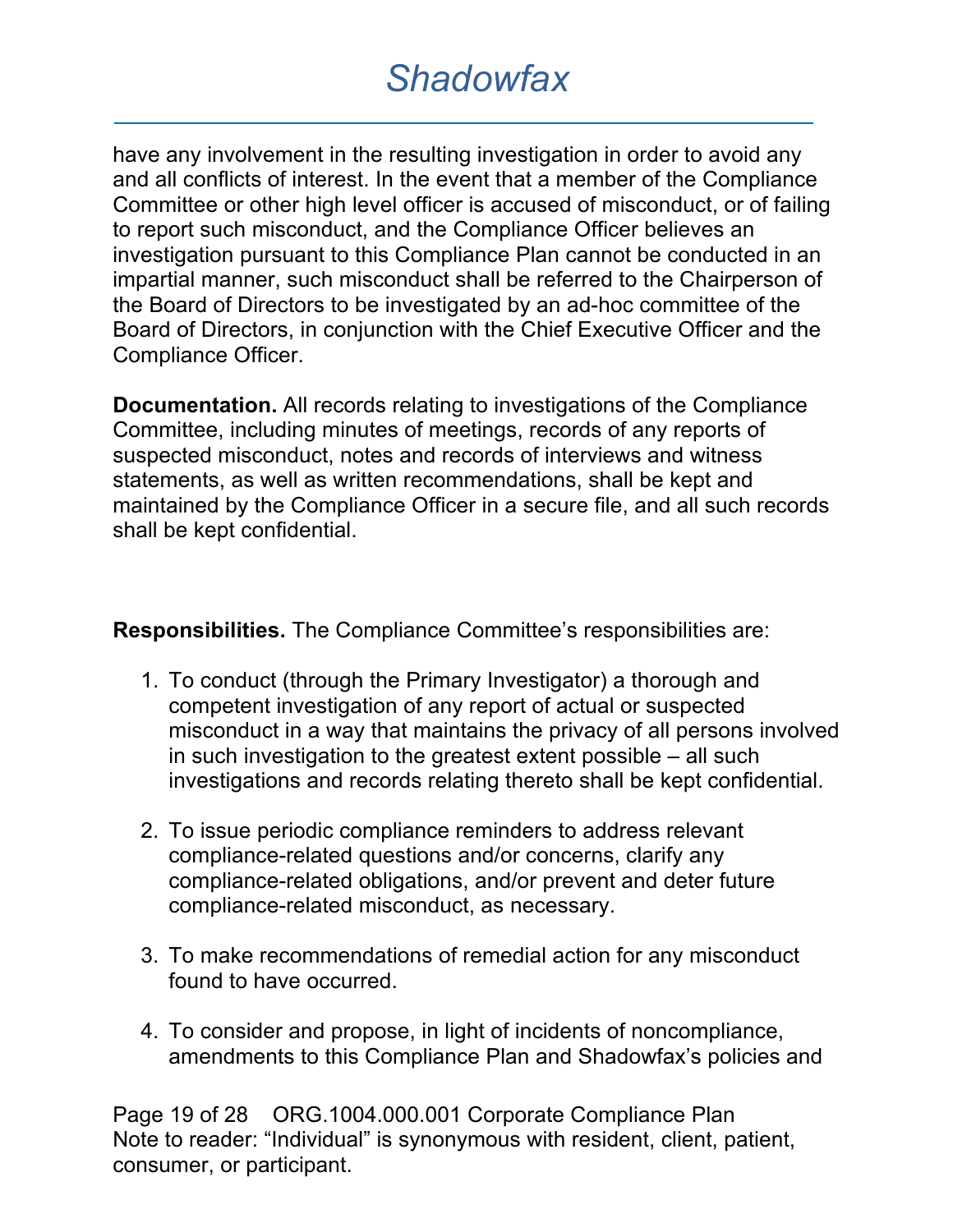procedures intended to discourage misconduct from occurring in the future.

- 5. To make regular reports to the Board of Directors as needed to provide the Board of Directors with important compliance-related information, or to address specific compliance-related issues.
- 6. To assist the Compliance Officer in conducting an annual Compliance Audit, which shall recommend revisions to this Compliance Plan and Shadowfax's organizational policies and procedures in light of all compliance-related issues that occurred in the previous year.

Page 20 of 28 ORG.1004.000.001 Corporate Compliance Plan Note to reader: "Individual" is synonymous with resident, client, patient, consumer, or participant.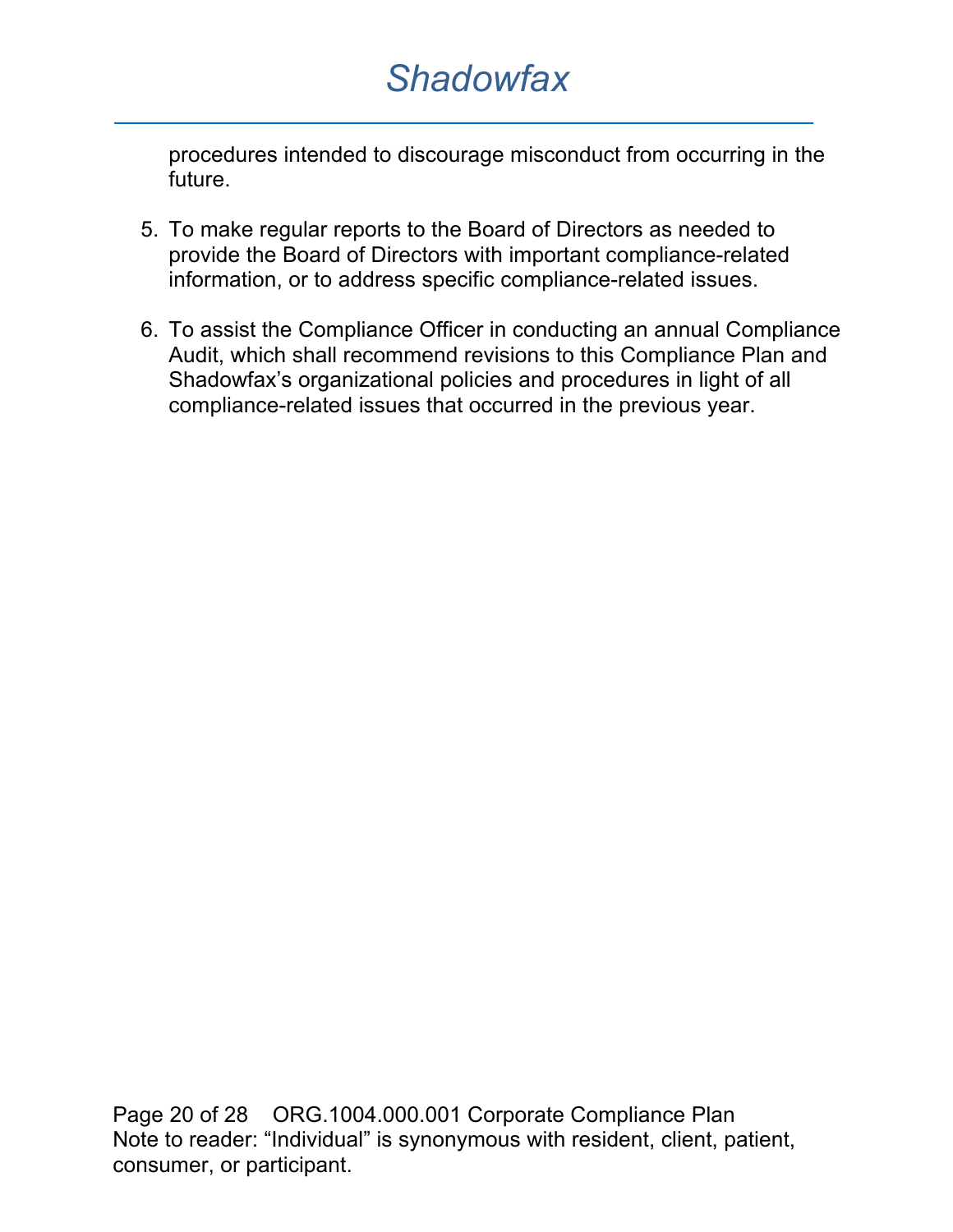### VIII. TRAINING AND EDUCATION

**Purpose.** The effectiveness of this Compliance Plan is dependent upon the efforts of each Staff Member, Board Member, and Contractor to understand Shadowfax's compliance obligations, keep abreast of any legal and organizational developments, comply with Shadowfax's reporting mechanisms and requirements, and to utilize the methods set forth herein for communicating reports, complaints, questions, and suggestions regarding compliance-related matters.

**Requirements.** Shadowfax will implement comprehensive and regular training and education sessions to educate all Staff Members, and Board Member about this Compliance Plan. This training will occur at least annually for existing Staff Members, and Board Members, and during the orientation and training period for new hires. All compliance-related training shall be coordinated by the Compliance Officer and shall proceed in accordance with Shadowfax's Orientation and Training policy. Training and Education shall occur more frequently for Staff Members and Management Employees in compliance-sensitive positions whose job responsibilities permit a greater risk of adversely affecting Shadowfax's organizational compliance, as determined by Shadowfax's Compliance Officer.

**Documentation.** Upon completion of the required training program, documentation of the completed training of each new hire and staff member will be maintained on the staff portal. The Board Member's will be maintained in the Board Member's file*.*

**Compliance Training.** Compliance-related training and education programs shall address the following topics:

- 1. The nature of personal and organizational compliance as a condition of continued employment for all Staff Members and Management Employees.
- 2. The various methods of reporting compliance-related complaints, questions, suggestions, reports of misconduct, and retaliation

Page 21 of 28 ORG.1004.000.001 Corporate Compliance Plan Note to reader: "Individual" is synonymous with resident, client, patient, consumer, or participant.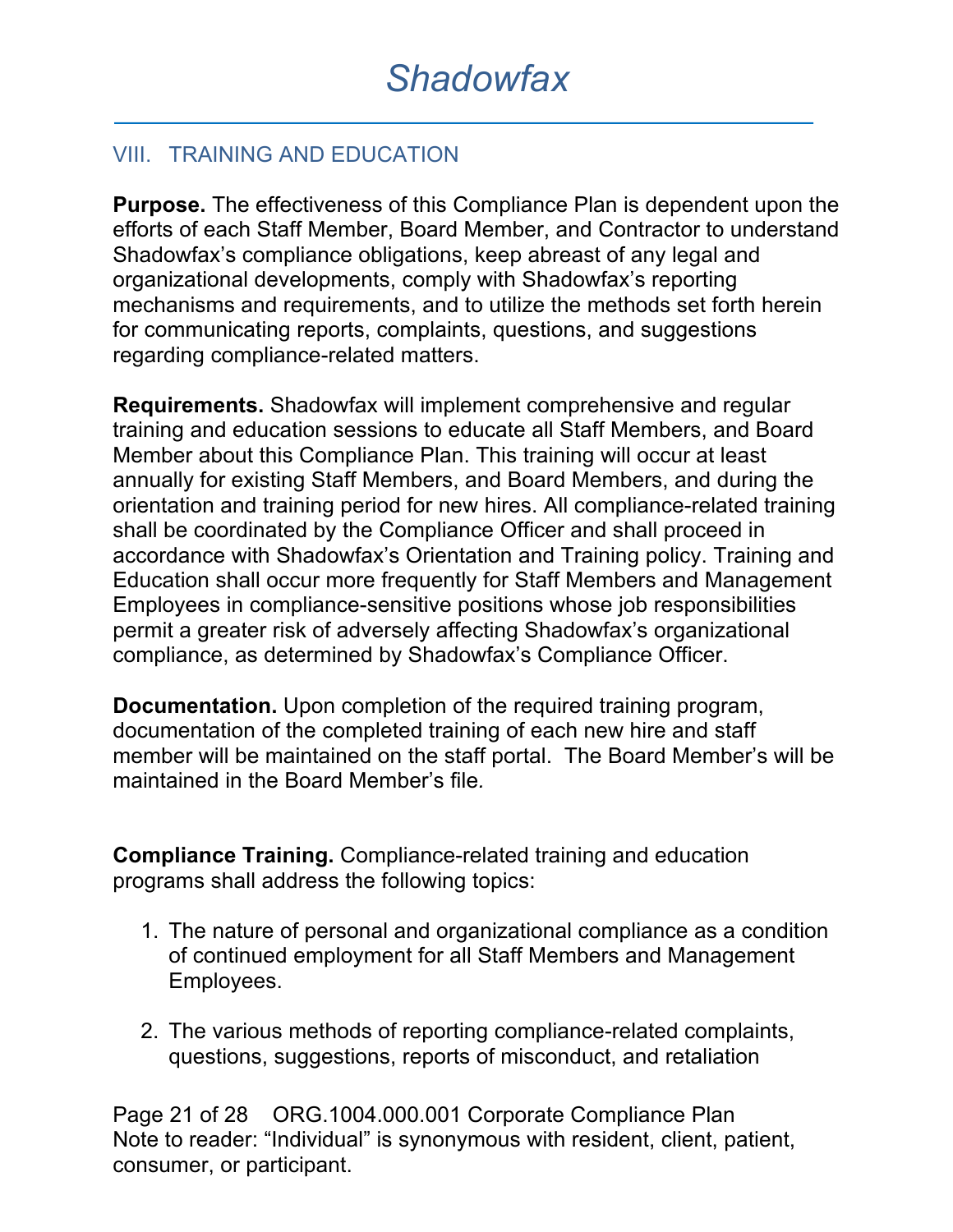complaints, as well as the consequences for failing to report actual or suspected compliance-related misconduct.

- 3. Shadowfax's absolute prohibition against retaliation for making any good-faith compliance-related complaint, question, suggestion, or report of actual or suspected misconduct.
- 4. The various laws and regulations to which Shadowfax and all Staff Members, and Board Members must adhere, with particular emphasis on Shadowfax's Fraud, Waste, and Abuse policy; and
- 5. All obligations, expectations, and requirements contained in this Compliance Plan, including the consequences for failing to act in accordance therewith.

Page 22 of 28 ORG.1004.000.001 Corporate Compliance Plan Note to reader: "Individual" is synonymous with resident, client, patient, consumer, or participant.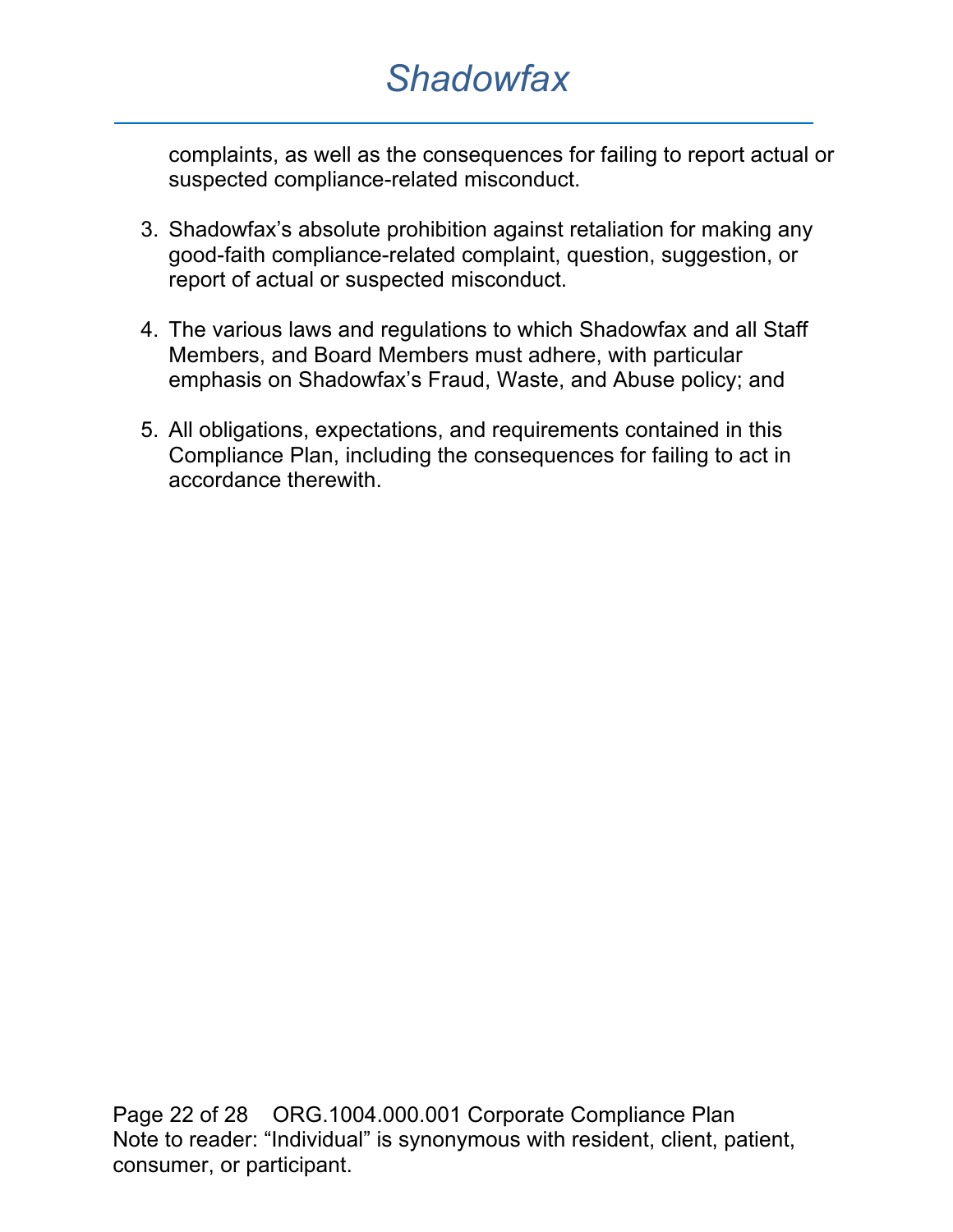### IX. EFFECTIVE COMMUNICATION AND REPORTING

**Purpose.** Proper and effective avenues of communication are vital to a robust Compliance Plan. It is important that all Staff Members, Board Members, and Contractors are aware of the various methods of reporting compliance-related complaints, questions, suggestions, and reports of actual or suspected misconduct. Because it is the responsibility of all Staff Members, Management Employees, Board Members, and Contractors to report actual or suspected compliance-related misconduct about which they are aware, it is equally important that Staff Members, Management Employees, Board Members, and Contractors understand exactly how such reports should be made. The purpose of ensuring free-flowing communication is to prevent compliance-related misconduct through investigations of reports of actual or suspected misconduct, and the implementation of prompt remedial action. Such communication is vital to these compliance-related goals, as well as to Shadowfax's goal of limiting the role of federal and state governmental agencies in Shadowfax's compliance-related efforts. It should be noted, however, that Staff Members and Management Employees who abuse this reporting process by knowingly filing false reports of misconduct in bad faith are subject to disciplinary action up to and including termination. All Staff Members making good-faith reports of misconduct shall be protected from retaliation.

**Required Reporting.** Staff Members, Board Members, and Contractors are required to report any and all instances of compliance-related misconduct about which they are, or become, aware. The failure to report an instance of compliance-related misconduct about which a Staff Member or Management Employee knew or should have known is grounds for discipline in the same manner and to the same degree as the actual person committing such compliance-related misconduct.

**Multiple Avenues of Reporting.** Shadowfax is committed to providing Staff Members, Board Members, and Contractors with multiple avenues of reporting, including at least one method of reporting that allows such person to remain anonymous. Any report of compliance-related misconduct should be directed to Compliance Officer or the Staff Member's immediate supervisor, who is required to forward such report to the Compliance Officer. The Compliance Officer is responsible for keeping a written record

Page 23 of 28 ORG.1004.000.001 Corporate Compliance Plan Note to reader: "Individual" is synonymous with resident, client, patient, consumer, or participant.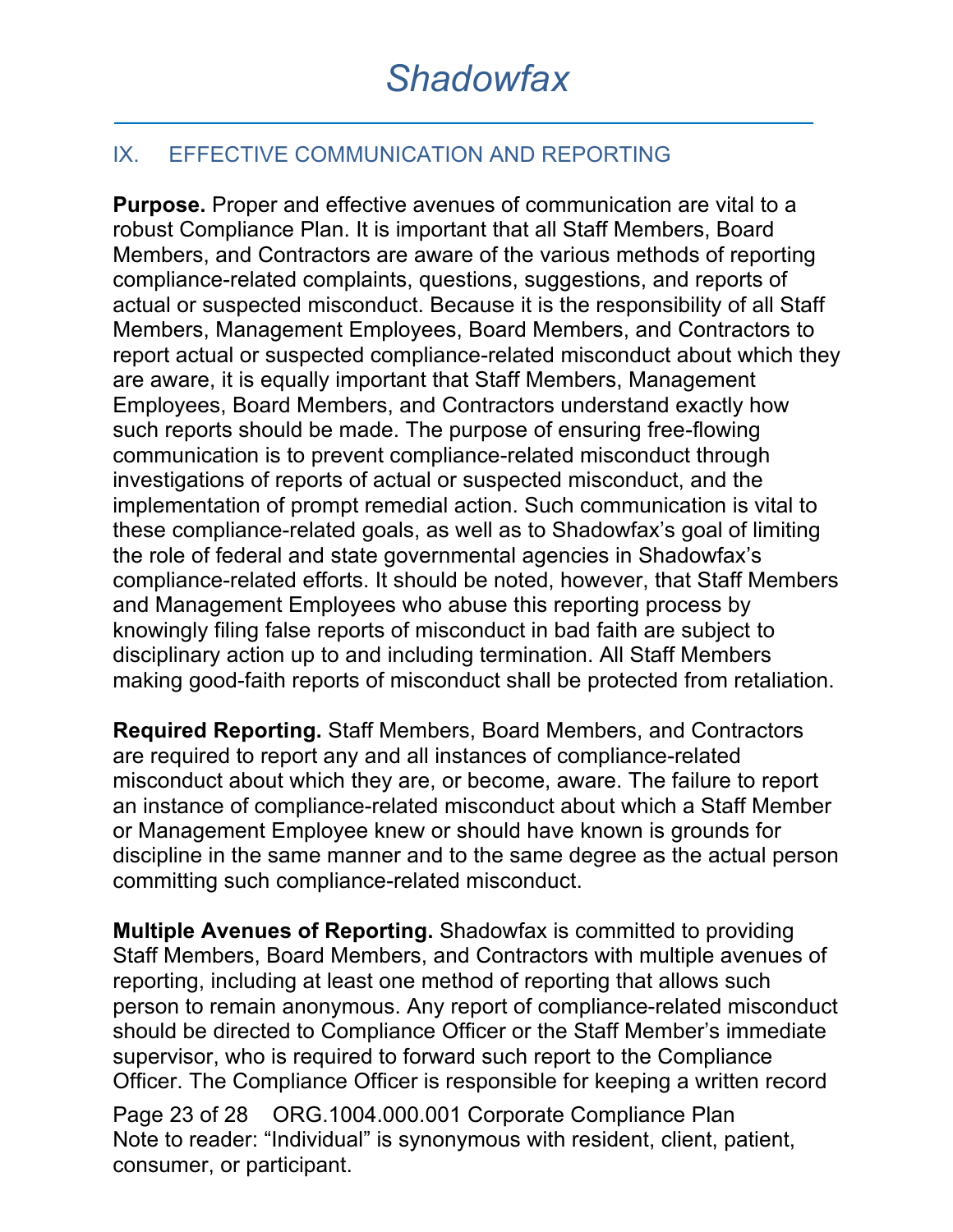of all reports of misconduct or wrongdoing, and for forwarding such reports to the Compliance Committee for a thorough and proper investigation. The Compliance Officer is also responsible for notifying all required governmental or regulatory authorities in accordance with Shadowfax's Incident Management Policy. All Staff Members are required to fully cooperate in any compliance-related investigation, and the Compliance Committee shall make every effort to keep the investigation confidential, including the identity of the individual who reported the actual or suspected misconduct.

**Anonymous Reporting.** In order to encourage all Staff Members, Board Members, and Contractors to report sensitive compliance-related matters, reports of actual or suspected compliance-related misconduct may be made anonymously. Any person who wishes to make an anonymous report of actual or suspected misconduct shall either deliver a note to the Compliance Officer, to their immediate supervisor, or by calling and leaving a message on the anonymous tip-line: 717-848-4349, extension 3198.

**Prohibited Retaliation.** Shadowfax is committed to the free-flow of compliance-related information and, as such, is committed to an absolute prohibition of retaliation against any Staff Member or Management Employee making a good-faith report of wrongdoing. Any Staff Member or Management Employee found to have retaliated against another person for his or her good-faith efforts to follow this Compliance Plan or to make a good-faith report of actual or suspected misconduct shall be subject to disciplinary action up to and including termination. Any Staff Member or Management Employee who feels as though he or she has been retaliated against for complying with this Compliance Plan shall report such retaliation in the same manner as reports are made under this Compliance Plan. For the purposes of this Compliance Plan, retaliation includes, but is not limited to, any official or unofficial action or inaction intended to punish, discourage, prevent, or impede a person or group of persons from complying with any portion of this Compliance Plan.

Page 24 of 28 ORG.1004.000.001 Corporate Compliance Plan Note to reader: "Individual" is synonymous with resident, client, patient, consumer, or participant.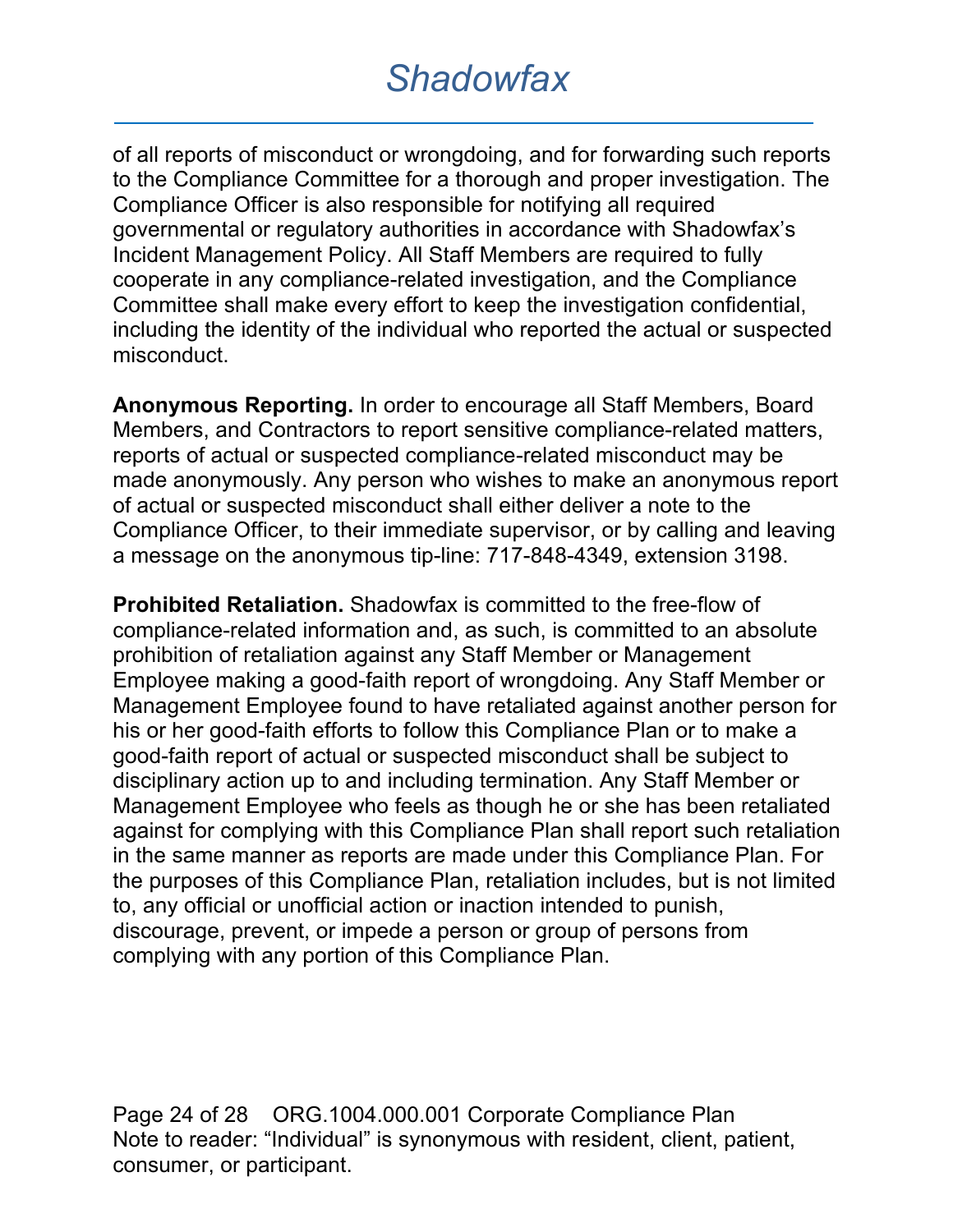### X. ENFORCEMENT

**Purpose.** Shadowfax is committed to enforcing compliance with all laws and regulations governing the operation of Shadowfax through rigorous investigation of reports of actual or suspected misconduct.

**Procedure.** Upon receipt of a report of actual or suspected misconduct by the Compliance Officer, such report will be directed to the Primary Investigator, and the matter will be promptly investigated. After completion of a thorough investigation, the Compliance Committee will review the results of the investigation and issue a written finding with respect to the allegation(s) of misconduct, as well as a recommendation for remedial measures to be taken. Any remedial measures recommended by the Compliance Committee will be implemented by the Chief Executive Officer or the Compliance Officer, as appropriate. Remedial measures for actual misconduct shall include, but not be limited to: disciplinary action against the Staff Members responsible for such misconduct in accordance with Shadowfax's Corrective Action and Discharge Policy; disciplinary action against any and all Staff Members, Supervisors, and/or Management Employees who knew of the misconduct but failed to act in accordance with this Compliance Plan; and efforts to remit payment or otherwise correct the negative effects of the misconduct at issue. Remedial action may also include training; the issuance of Compliance Reminders to all Staff Members detailing the specific laws and regulations to which Shadowfax must adhere, as well as any and all information that may assist Staff Members in complying with such laws and regulations. Compliance Reminders shall not make reference to any specific allegation, misconduct, investigation, Staff Member, but shall be general in nature and intended only to provide information for the purpose of ensuring that such misconduct does not occur in the future.

Page 25 of 28 ORG.1004.000.001 Corporate Compliance Plan Note to reader: "Individual" is synonymous with resident, client, patient, consumer, or participant.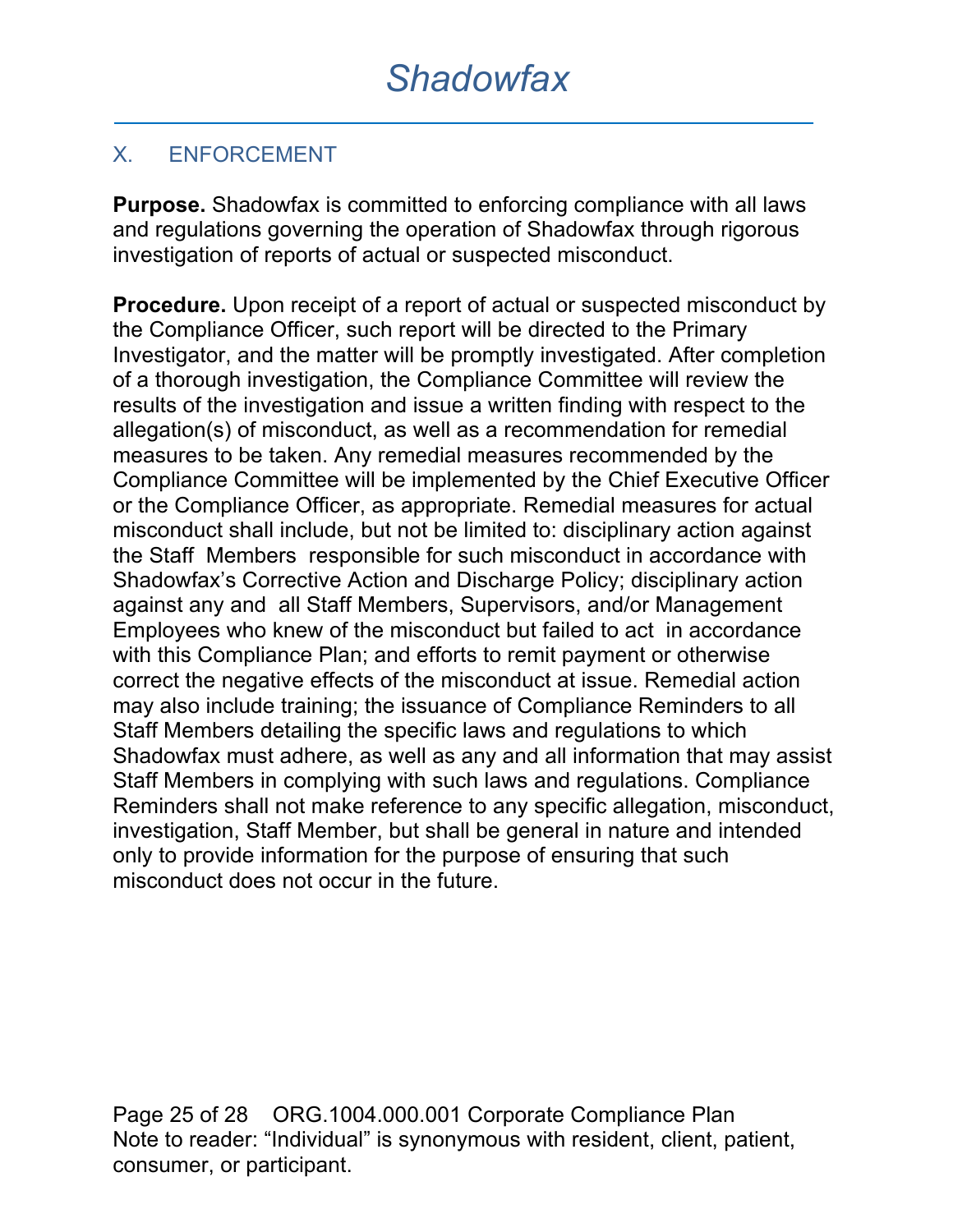### XI. COMPLIANCE AUDIT AND TREND ANALYSIS PROCEDURES

**Purpose.** Shadowfax's compliance-related efforts, including this Compliance Plan, are fluid in nature, and are intended to be reviewed quarterly and adjusted to ensure maximum effectiveness. This is achieved through a regular review of compliance-related matters for the purpose of making recommendations and revisions to this Compliance Plan and Shadowfax's compliance-related efforts.

**Compliance Audit.** The Compliance Officer shall conduct a quarterly audit and trend analysis in accordance with Shadowfax's Incident Management Policy. The quarterly audit and trend analysis shall consist of a review of any and all reports of actual or suspected misconduct in the aggregate to identify any trends that may be developing, and whether such trends warrant further intervention beyond the remedial action taken in each individual case.

**Compliance Report.** On a quarterly basis, the Compliance Officer shall complete a report. This report shall include:

- 1. Incidents per month by individual and site.
- 2. Summary comparisons to the previous four quarters.
- 3. Incidents requiring investigation by individual and site.
- 4. Results of investigations (confirmed, unconfirmed, and inconclusive).
- 5. Actions to be taken in response to the conclusion/determination.
- 6. Analysis of increases/decreases in number and types of misconduct from the previous quarter and pervious year by individual and by location.
- 7. Analysis of individuals with three or more incidents during the reporting period to detect patterns or connections.

Page 26 of 28 ORG.1004.000.001 Corporate Compliance Plan Note to reader: "Individual" is synonymous with resident, client, patient, consumer, or participant.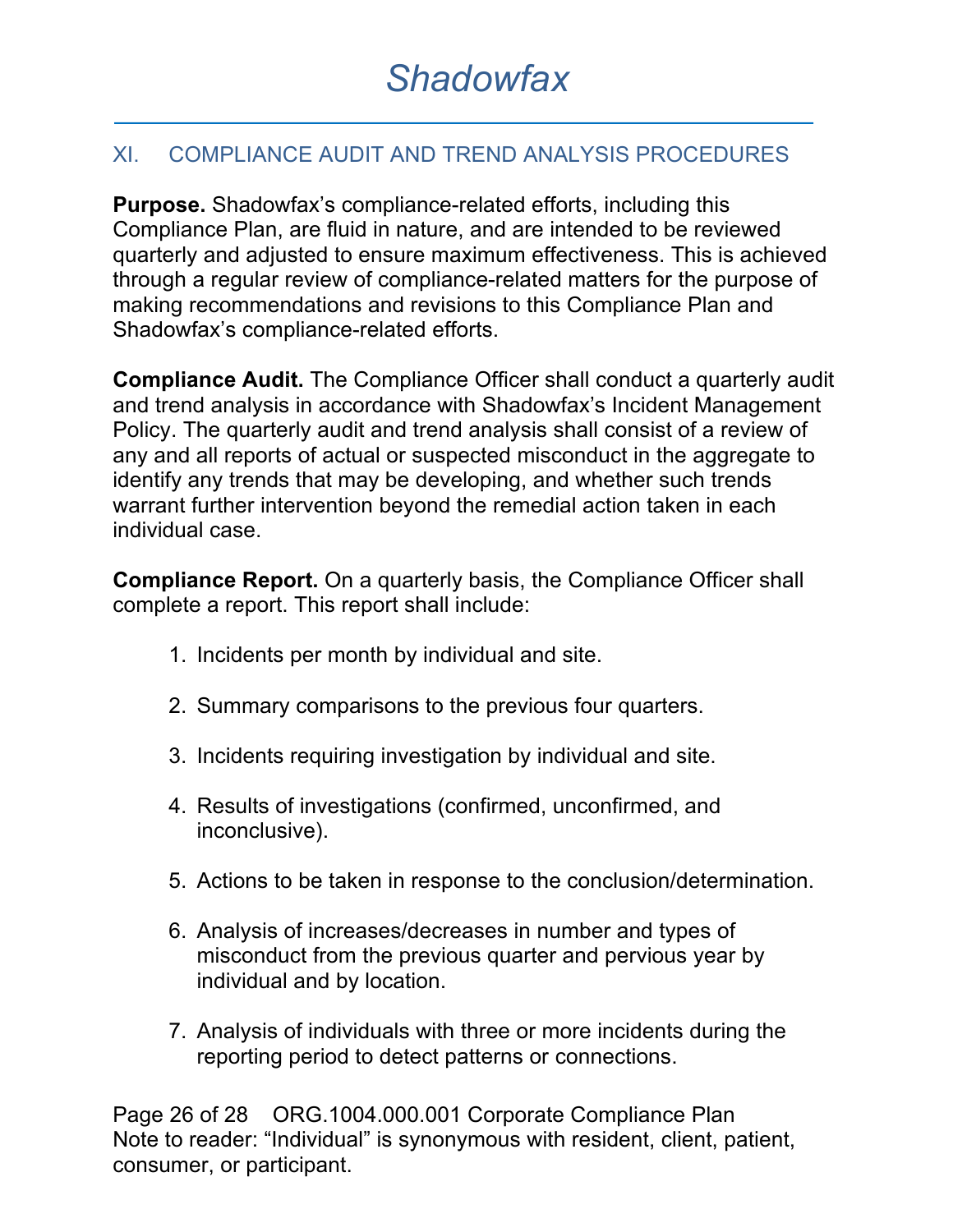- 8. Analysis of significant factors that may influence the data.
- 9. Qualitative analysis of investigations conducted.
- 10. Analysis of the implementation of corrective actions during the reporting period; and
- 11. Discussion of special areas of concerns identified in the review process.

**Results of Compliance Audit.** The Compliance Committee shall meet at least once annually to review the semi-annual audit and trend analyses for the purpose of evaluating and recommending changes and revisions to this Compliance Plan and Shadowfax's organizational policies and procedures to deter and prevent future occurrences of misconduct. The Compliance Committee shall then create and deliver to the Board of Directors and Chief Executive Officer a report detailing such recommendations. The Compliance Officer is responsible for ensuring that all recommendations approved by the Board of Directors and/or the Chief Executive Officer are promptly implemented.

Page 27 of 28 ORG.1004.000.001 Corporate Compliance Plan Note to reader: "Individual" is synonymous with resident, client, patient, consumer, or participant.